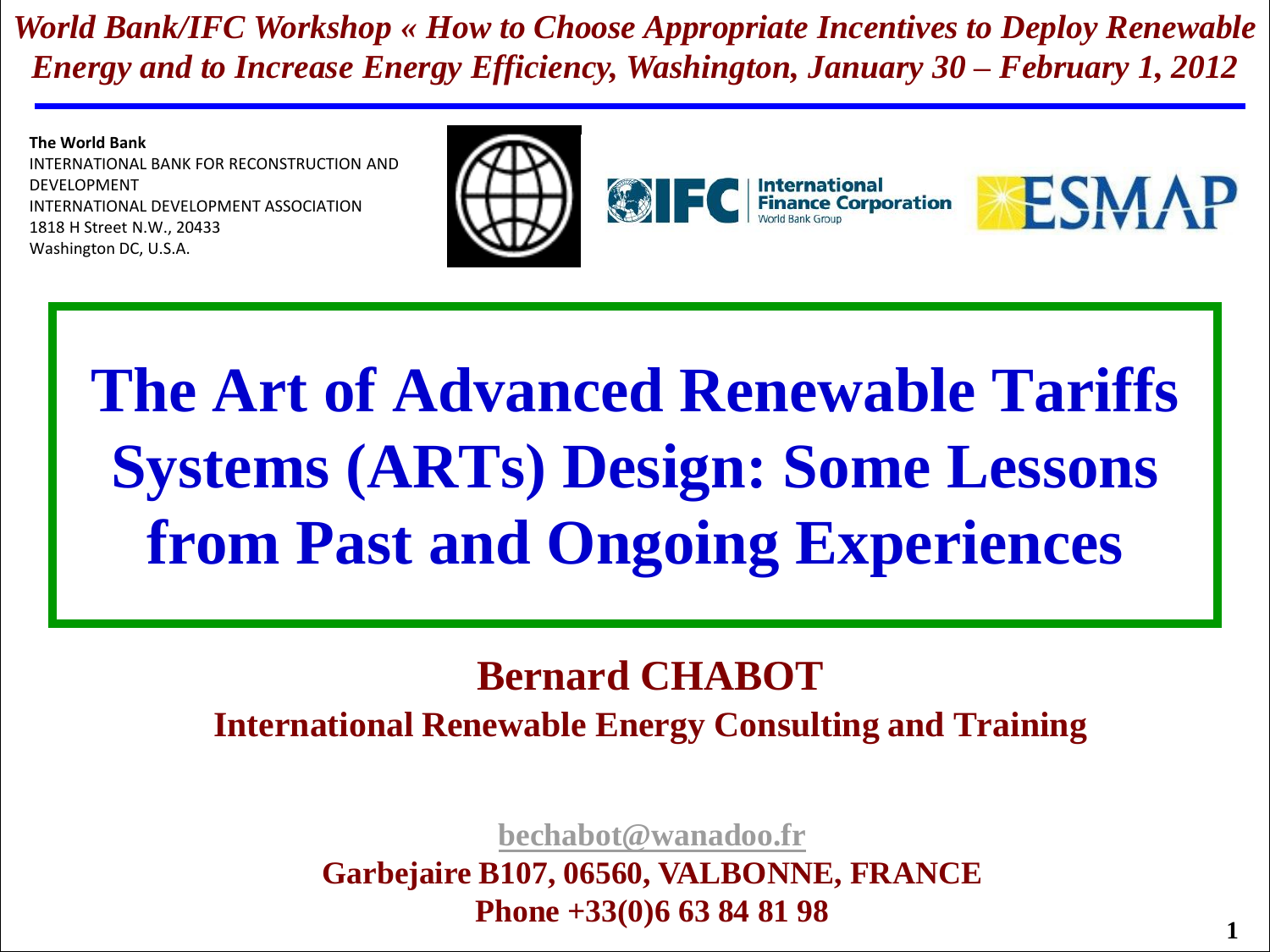## **Content**

- **Introduction: choosing market regulation and incentives "Fair and Efficient FITs": how to define a sufficiently attractive, fair and not undue profitability for investors ?**
- **"ARTs": Advanced Renewable Tariffs:**
	- **Creating a "Win-Win Situation" both for investors and for the electricity system and for electricity consumers**
	- **Defining a "fair and efficient profitability" for IPPS, equity and debt providers**
	- **Differentiating FITs according to the quality of RE resource**
	- **Examples: onshore wind, grid connected PV proposed ARTs**

**Conclusions**

#### *ANNEXES*

*The universal PI linear model and its related ratios and formulas Coping with decreasing RE costs: case studies: PV FITs in Germany, Italy, France*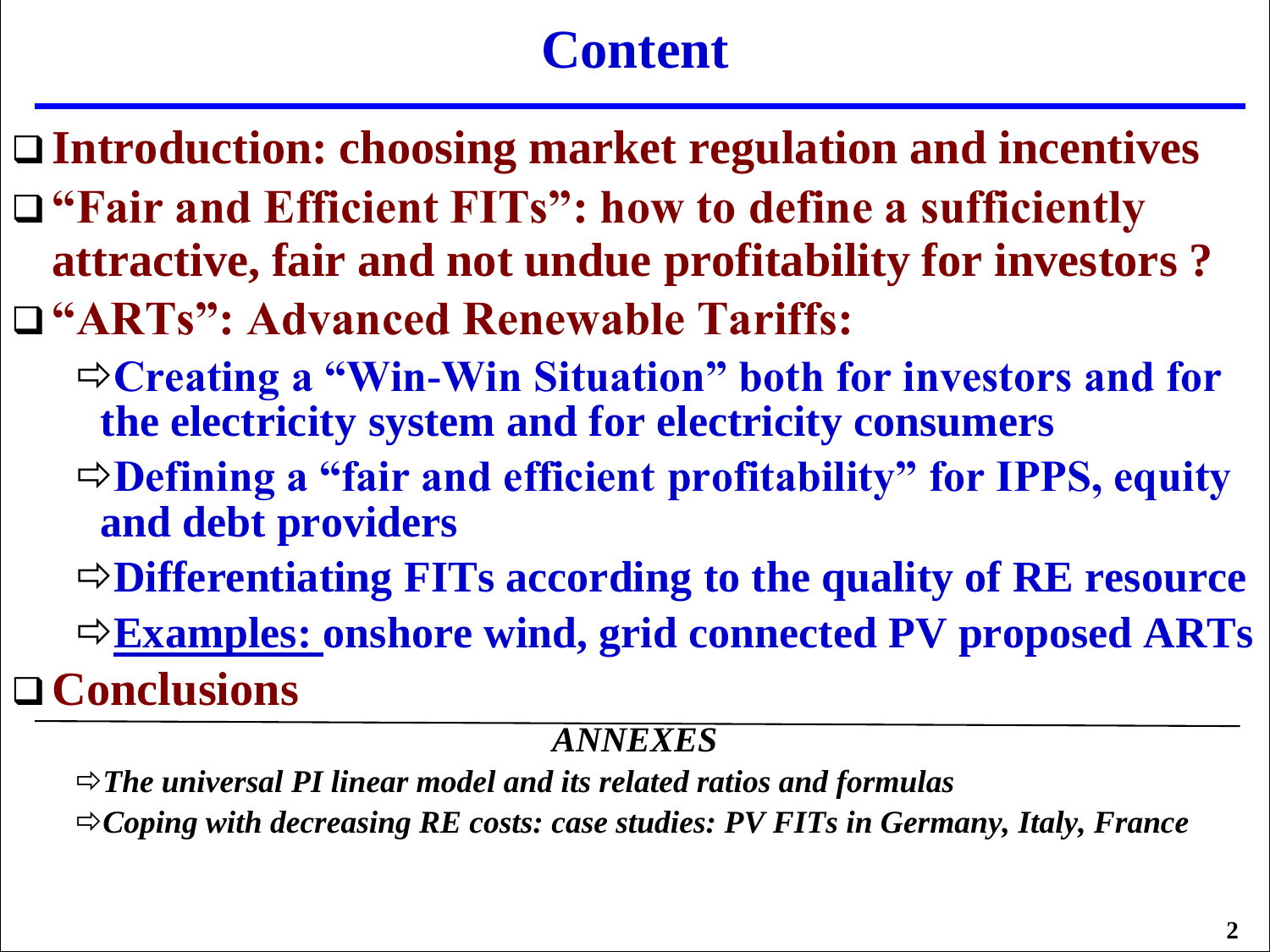#### **Market regulations in favour of RES: focus on FITs (ARTs)**

|                    | <b>Regul. From prices</b> | <b>Regul. from quantities</b> |
|--------------------|---------------------------|-------------------------------|
| <b>Targeted on</b> | <b>Subsidies</b>          | <b>Calls for tenders</b>      |
| initial            | <b>Fiscal incentives</b>  |                               |
| <b>Investment</b>  | <b>Soft loans</b>         |                               |
| <b>Targeted on</b> | Environnemental bonus     | $Quotas + green certificates$ |
| <b>Production</b>  | Simple guaranteed tariffs | $or + carbon\,$               |
|                    | Advanced tariffs systems  | + derivative markets          |

Source: adapted from Menanteau & alii "How to promote RES successfully & effectively", Energy Policy, vol 32/6, 200

# **FITs and "Advanced FITS" (ARTs) are more efficient**

- **Subsidies and fiscal incentives: only for initial programme phases**
- **Soft loans: very interesting because of high investment cost and development banks interest and involvement**
- **Calls for tenders: very often poor results (UK, F…), unless to create national RE industry before implementing FITs (China…)**
- **Quotas + green certificates: poor results, shift to FITs (UK, Italy)**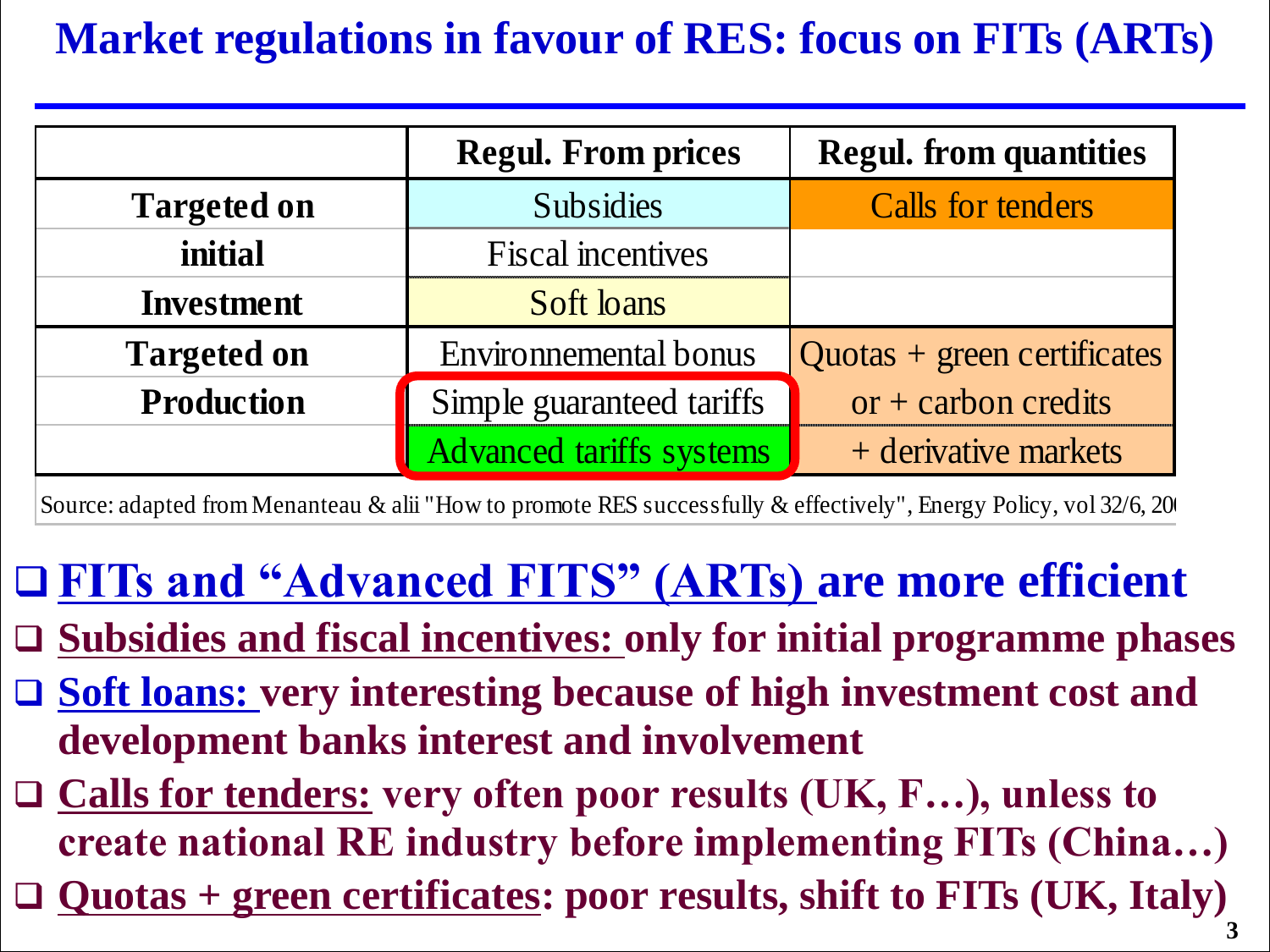## **Main FITs parameters: example of FITs grading**

#### **Example: WFC, "Grading North American Feed-in Tariffs", Paul Gipe, May 2010**

| The Gold Standard<br><b>Report Card</b>                       | <b>France</b> | Germany | <b>Spain</b><br><b>Fixed Payment</b> |
|---------------------------------------------------------------|---------------|---------|--------------------------------------|
| Program caps                                                  | 10            | 10      | 10                                   |
| Project size caps                                             | 8             | 10      | 8                                    |
| Contract terms (years)                                        | 10            | 10      | 10                                   |
| Technologies included: Wind, Solar PV, Hydro, Biogas, Biomass | 10            | 10      | 10                                   |
| Tariffs based on cost of generation                           | 10            | 10      | 10                                   |
| Tariffs differentiated by technology                          | 10            | 10      | 10                                   |
| Tariffs differentiated within each technology (granularity)   | 16            | 20      | 16                                   |
| Tariffs differentiated by resource intensity for wind energy  | 10            | 10      | 0                                    |
| Inflation indexing                                            | 6             | 0       | 6                                    |
| Bonus points for programs with multiple tracks (US) or        |               |         |                                      |
| community power adders                                        |               |         |                                      |
| <b>Total</b>                                                  | 90            | 90      | 80                                   |
|                                                               | A             | А       | A-                                   |

#### **See also Feed Laws and FITs data base by Paul Gipe at: www.wind-works.org**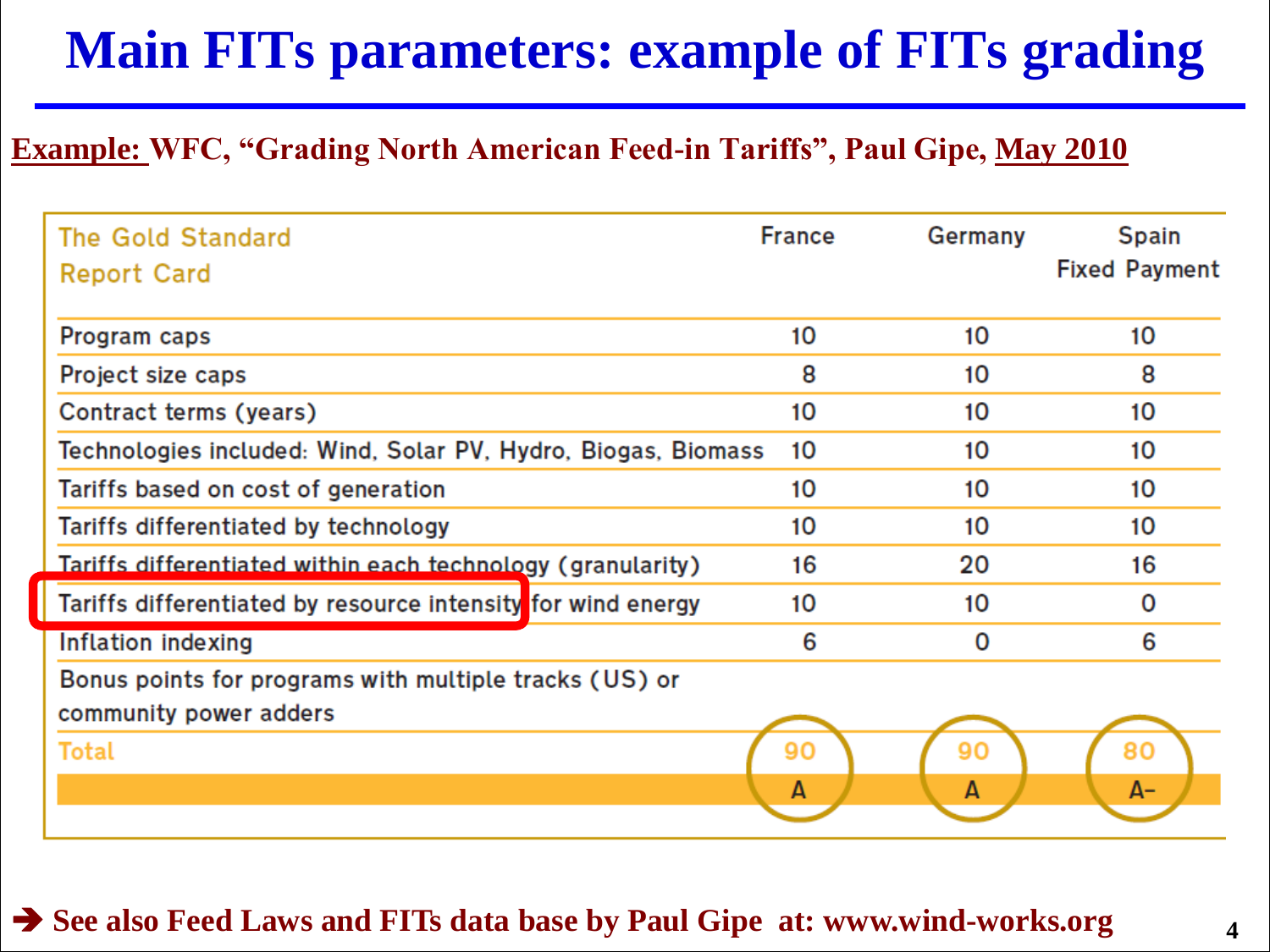# **Defining a targeted fair and sufficiently attractive profitability for investors from FITs**

**.**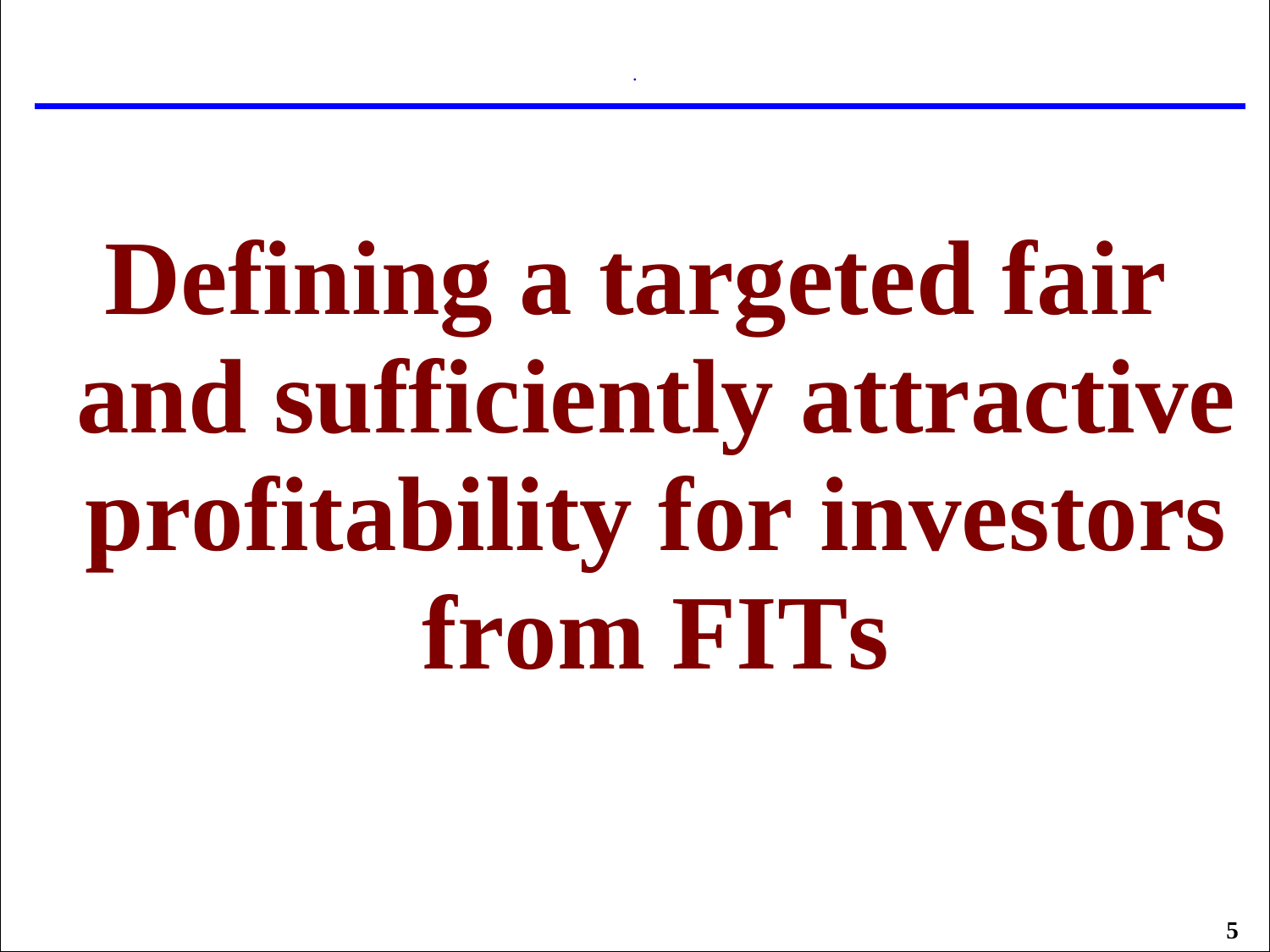## **Fairness and efficiency (1): general framework**

 **Short, medium and long term sustainable energy scenario based on energy sufficiency, energy efficiency, renewables Fair competition between renewables and fossil fuels:**   $\Rightarrow$  Taking into account long term energy security and externalities  $\Rightarrow$  Full LCOE assessment, not only marginal short term fuel cost **Defining an RE-IPP status and relevant conditions:**  $\Rightarrow$  Grid access, transparent and fair projects authorization **Lowering risks for IPPs, equity and debt providers**  $\Rightarrow$  "TLC" (Transparency, Long term, Certainty) for FITs systems  $\Rightarrow$  Mandatory purchase of all RE-based kWh during PPAs  $\Rightarrow$  Fair, sufficiently attractive, but not undue profitability  $\Rightarrow$  Differentiation between FITs: scale, type, quality of resource **Over-cost compensation mechanism** 

 $\Rightarrow$  Not from national state budget

 $\Rightarrow$  **From all electricity consumers and international finance (CO2)<sup>6</sup>**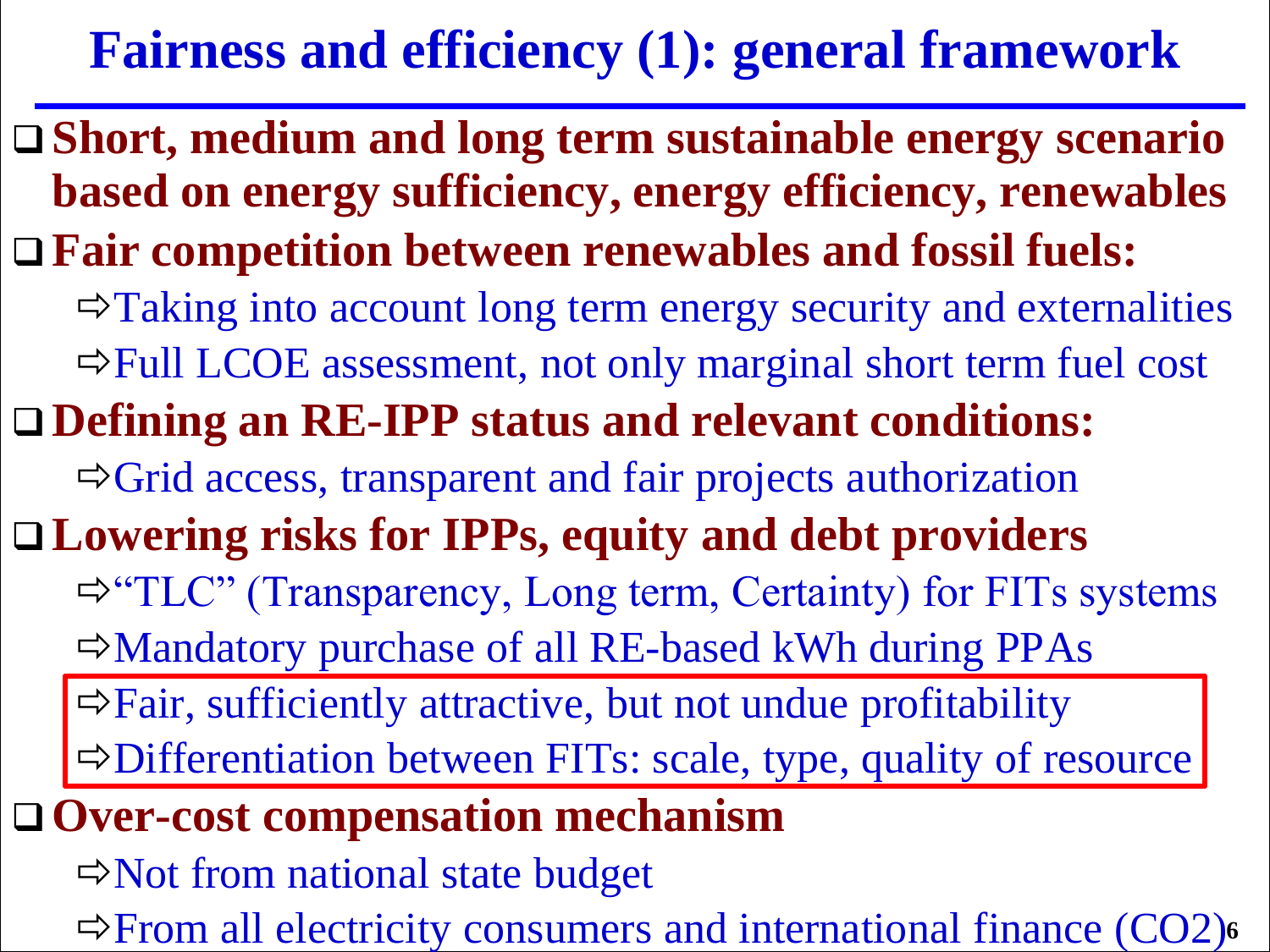## **Fairness and efficiency (2): which profitability level ?**

**FITs must be based on the value of renewables**

□ → They must be based on "cost + <u>fair profit</u>"

And not on "avoided costs", or on a "market referent" based on present low cost fossil fuels based kWh costs

**Measuring "Fair profit" only by IRR is dangerous**

 $\Rightarrow$  Profitability results not from IRR but from the difference between IRR and investor's cost of capital ("WACC")

- **Fine tuning more reliable from the project net present value (NPV) per**  $\oint$  **invested : PI = NPV / I** *(PI = Benefit to Cost Ratio - 1)* 
	- For zero risk projects: no fuel costs, mandatory purchase, **FITs**
	- $\Rightarrow$  From success stories and failures:  $0.1 < PI$  (= NPV / I) <  $0.3$ 
		- o**PI < 0.1: not sufficiently attractive FITs, not sufficiently GWs/year and insufficient additional tens of TWh/year from investors**
		- o**PI > 0.3: undue profitability and large over-costs leading to market overheating and at the end to "stops & go"**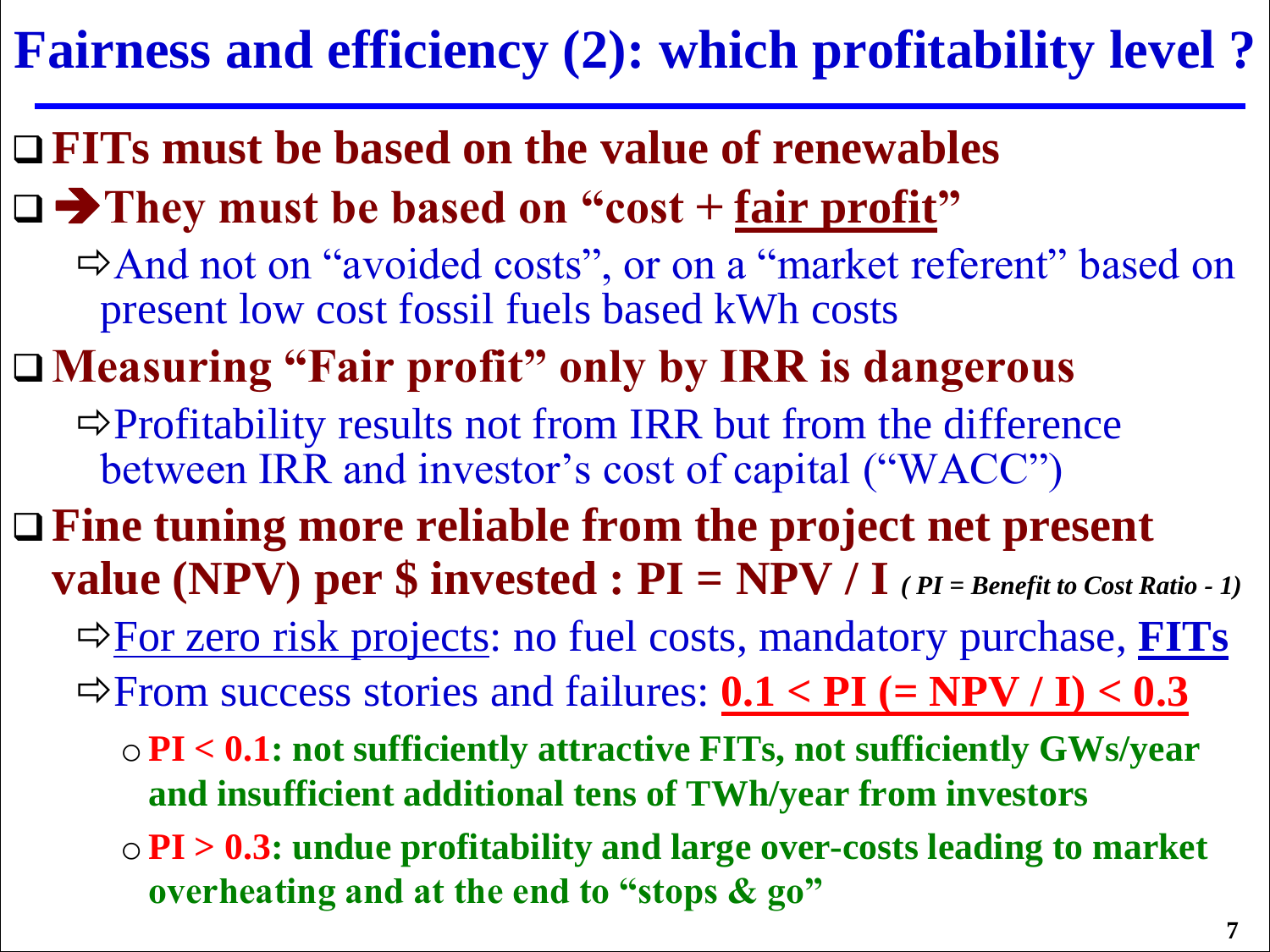# **Profitability Target Choice for FITs**

# **Using the "Universal Profitability Index Scale":**

Fast and stable Growth of Manufacturing Industry on free markets

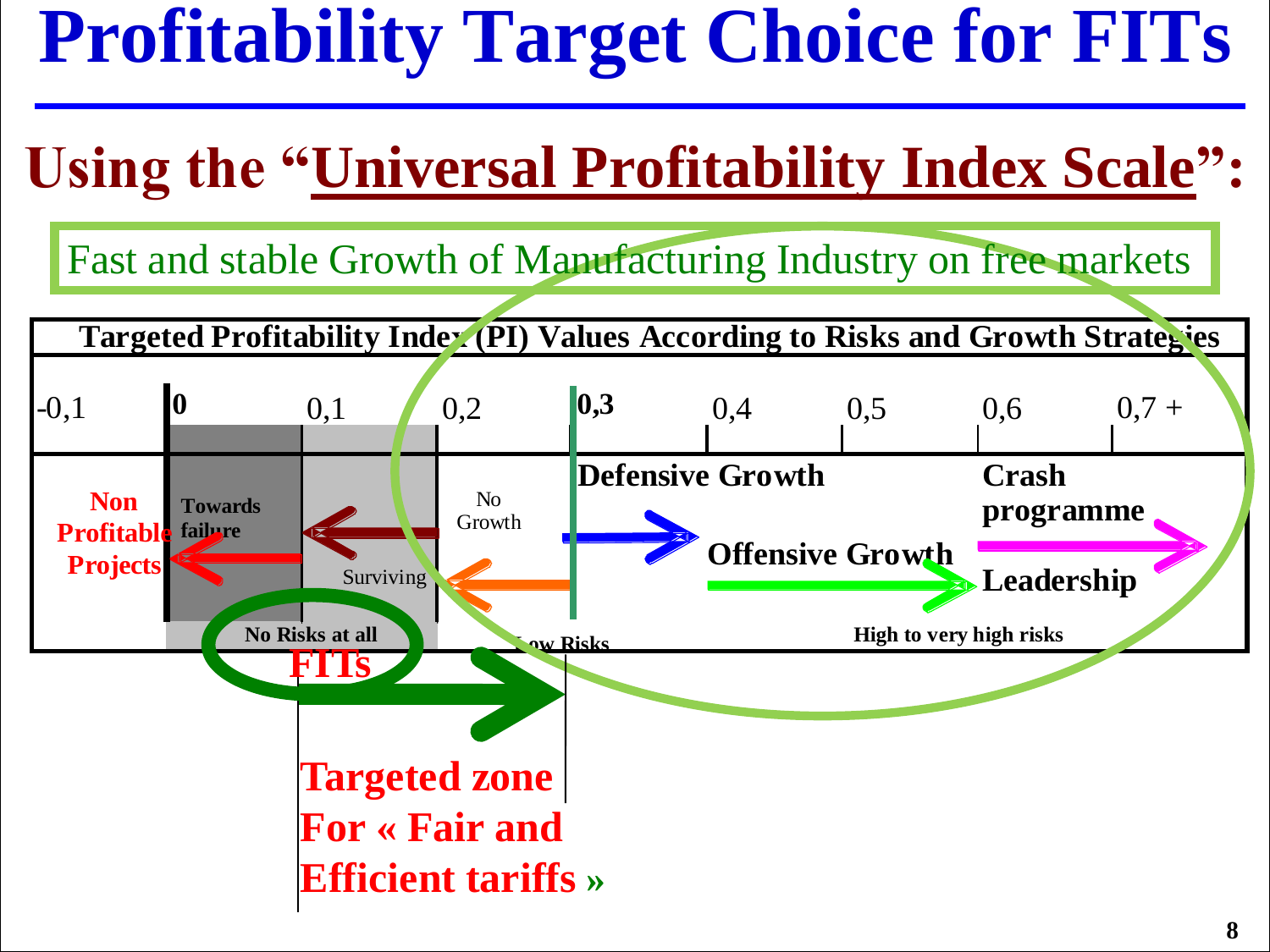# **Choice of PPA duration n: impact on overcost**

**(€/people.year, 2011 PV FIT assessment for an IRENA Member State)**

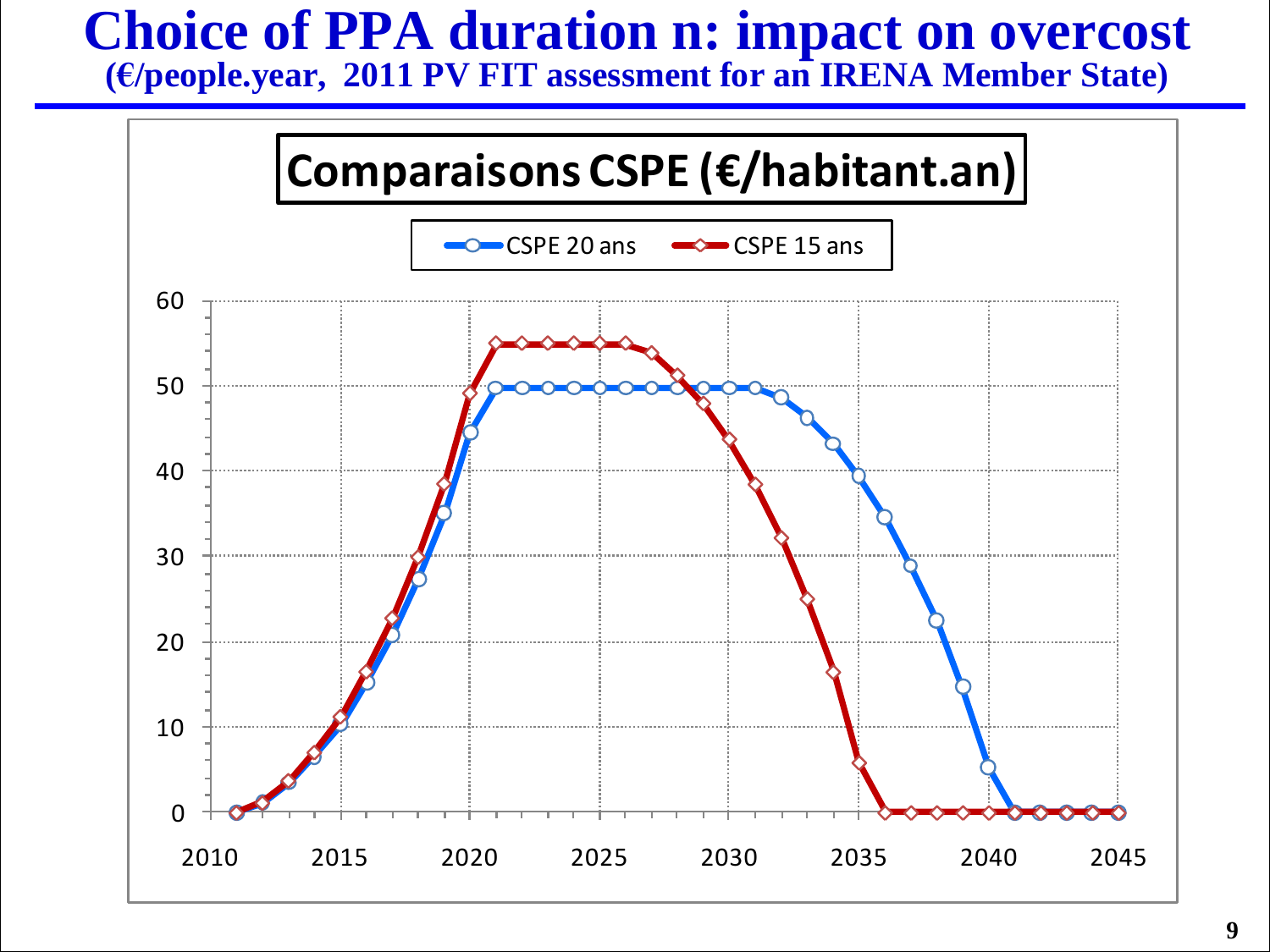**Fairness and Efficiency (3): differentiated tariffs**

#### **Efficiency requires to deliver**

 $\Rightarrow$  Increasing TWhs/year and % of electricity demand from RES-E

 $\Rightarrow$  In order to decrease the part of non sustainable technologies

**Medium (10 years) and long term (20 to 30 years) targets and scenarios must be defined and optimized** 

 $\Rightarrow$ TWh/year, % of electricity demand

 $\Rightarrow$  Over-costs and benefits by blending

oLow kWh cost RES-E technologies (onshore wind, hydropower)

oBase load RES-E (geothermal power)

oDispatchable RES-E technologies: simple power plants and CHP systems using biomass and biogas with resource storage

oEmerging RES-E technologies (PV, offshore wind)

 **Optimization requires differentiated FITs by technologies, size, application (e. g. BIPV), quality of sites.**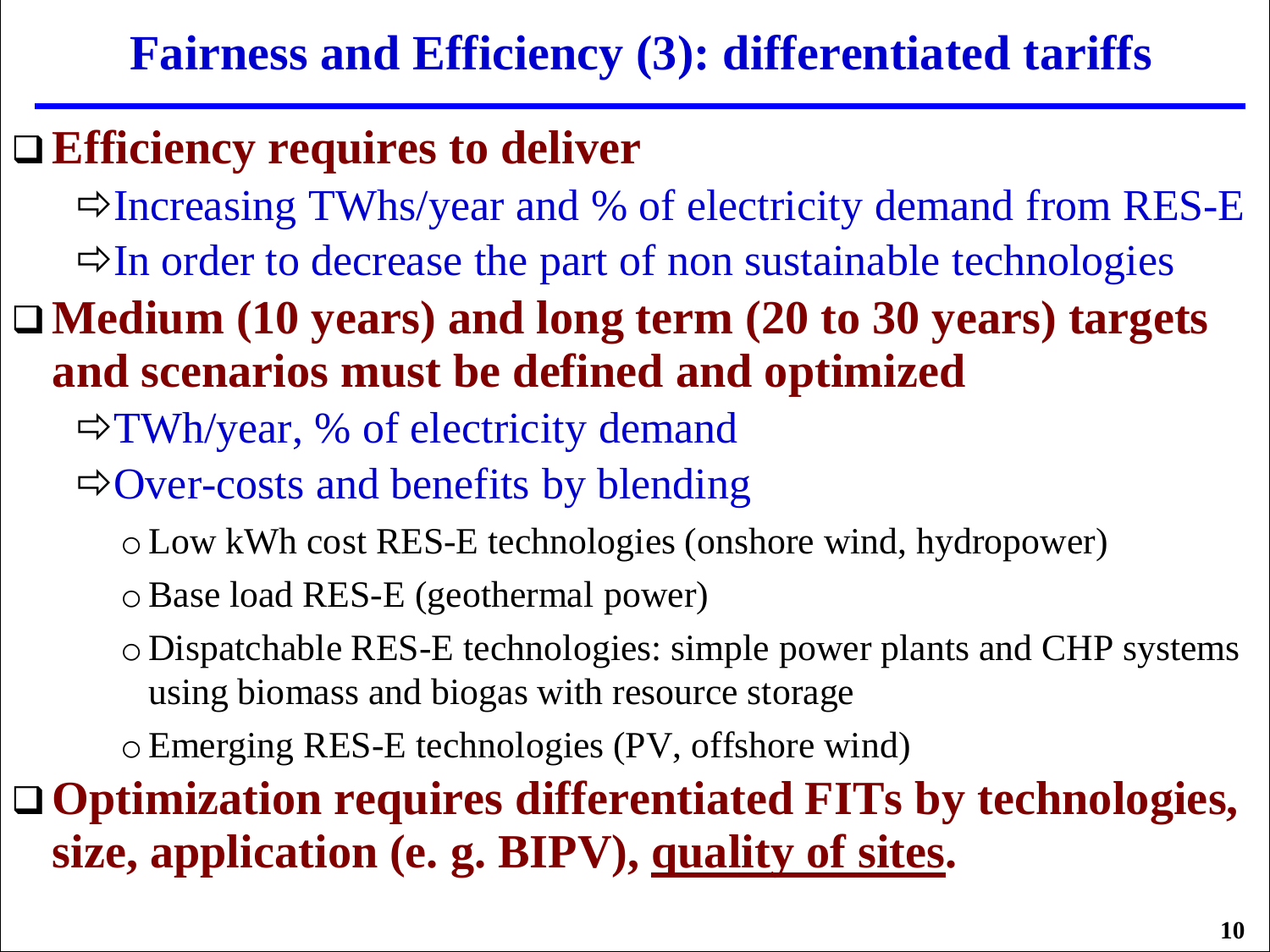# **"Advanced Renewable Tariffs": RE FITs adapted to different sites with different potential energy yield: \* Wind (1) \* Solar PV (2)**

**.**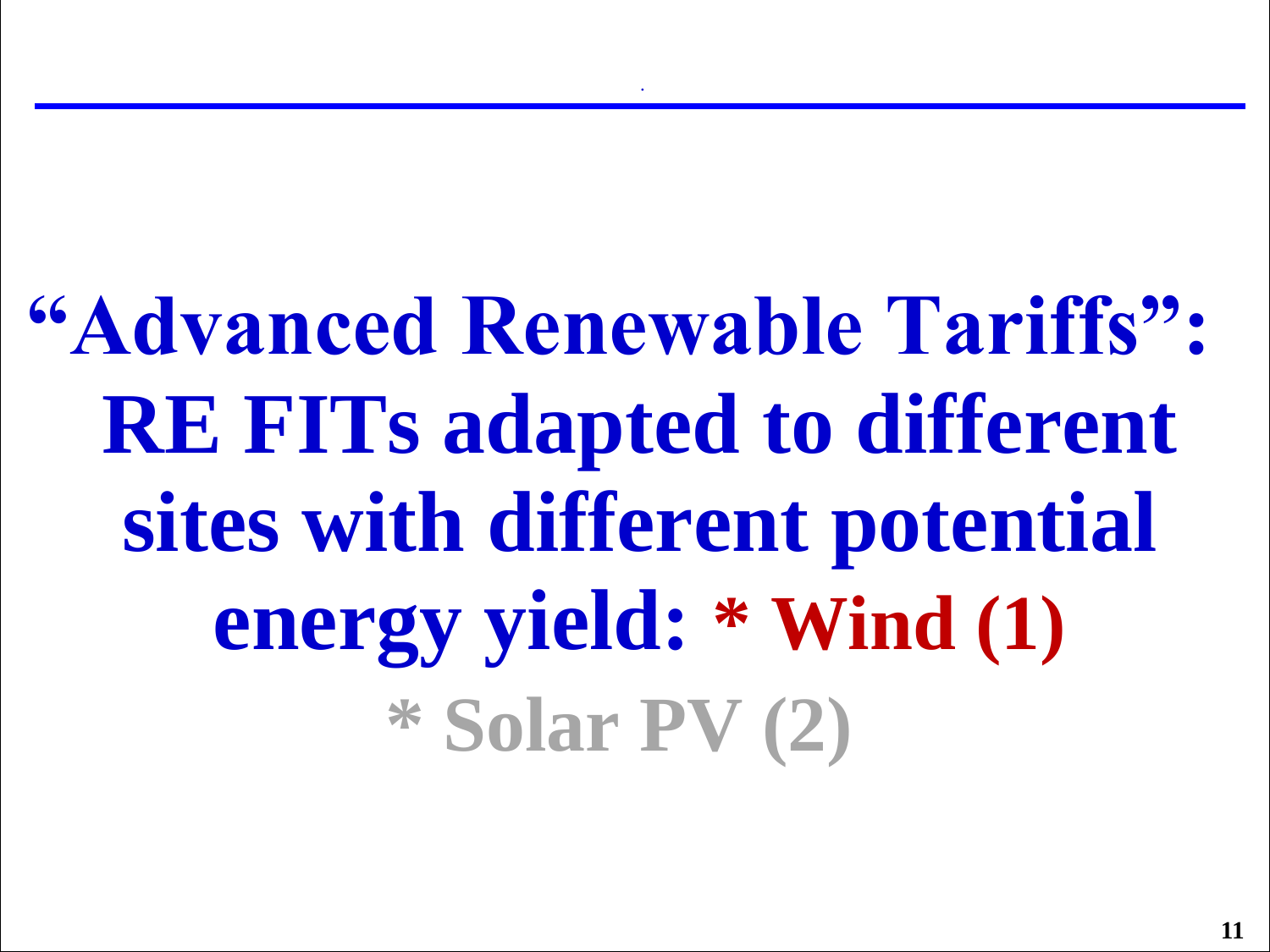### **Fairness and Efficiency (4): differentiated FITs**

### **Creating a "Win-Win situation" (wind, PV)**

- $\Rightarrow$  For investors: minimum profitability on lower quality sites, increasing profitability on higher quality sites
- $\Rightarrow$  For electricity consumers: FIT and over-costs decreasing on higher quality sites, not undue profitability on those sites
- **Introduced in 2000 with a huge success by Germany for wind power, then France and Portugal**
- **Detailed proposals for wind: Ontario (not implemented), Pakistan (decision pending)**
- **Also possible and of high value for solar PV**
	- $\Rightarrow$  Case studies in 2009 for 5 European countries
	- $\Rightarrow$  Detailed case study and proposal for California in 2010
	- $\Rightarrow$  In both cases, more simple for PV than for wind !

#### **Innovation is also possible for the design of simple, reliable, fair and efficient FITs !**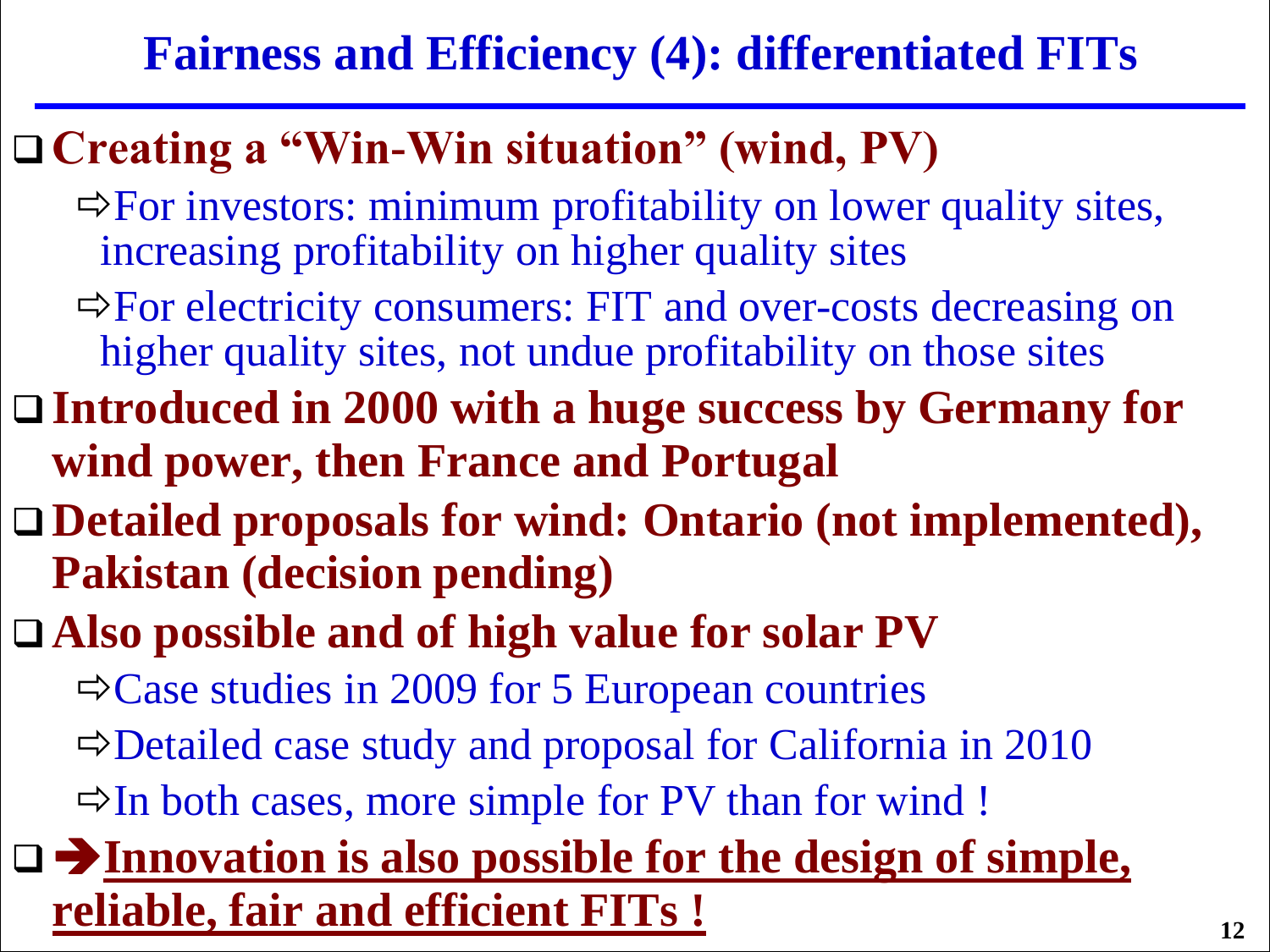## **ARTs : Advanced Wind Tariffs Principle**

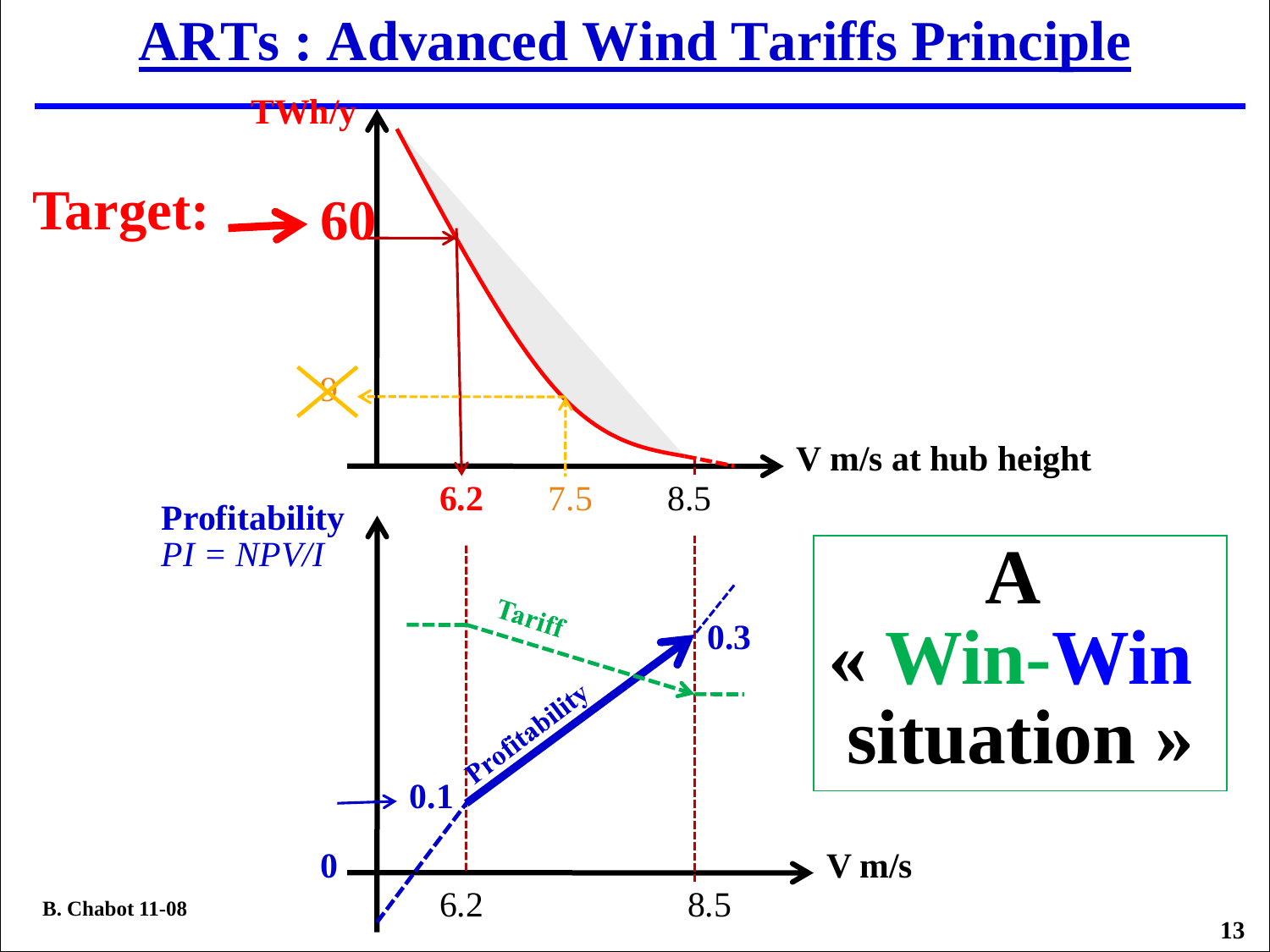### **Wind FITs differentiation: example of Germany and France**



 **Tce = constant equivalent tariff resulting from T1 and T2 Simple to design and to implement (Germany: 2000; France: 2001)** □ Tce is much more lower on high quality sites than T1 **Simple for (automatic) management and for monitoring**

- **Efficient:** 
	- $\Rightarrow$  End of 2011: Germany 22.3 GW; France: 6.6 GW
	- **14**  $\Rightarrow$  Smooth and rational repartition on all the windy regions, not only on the most ones which are frequently high environmentaly sensitive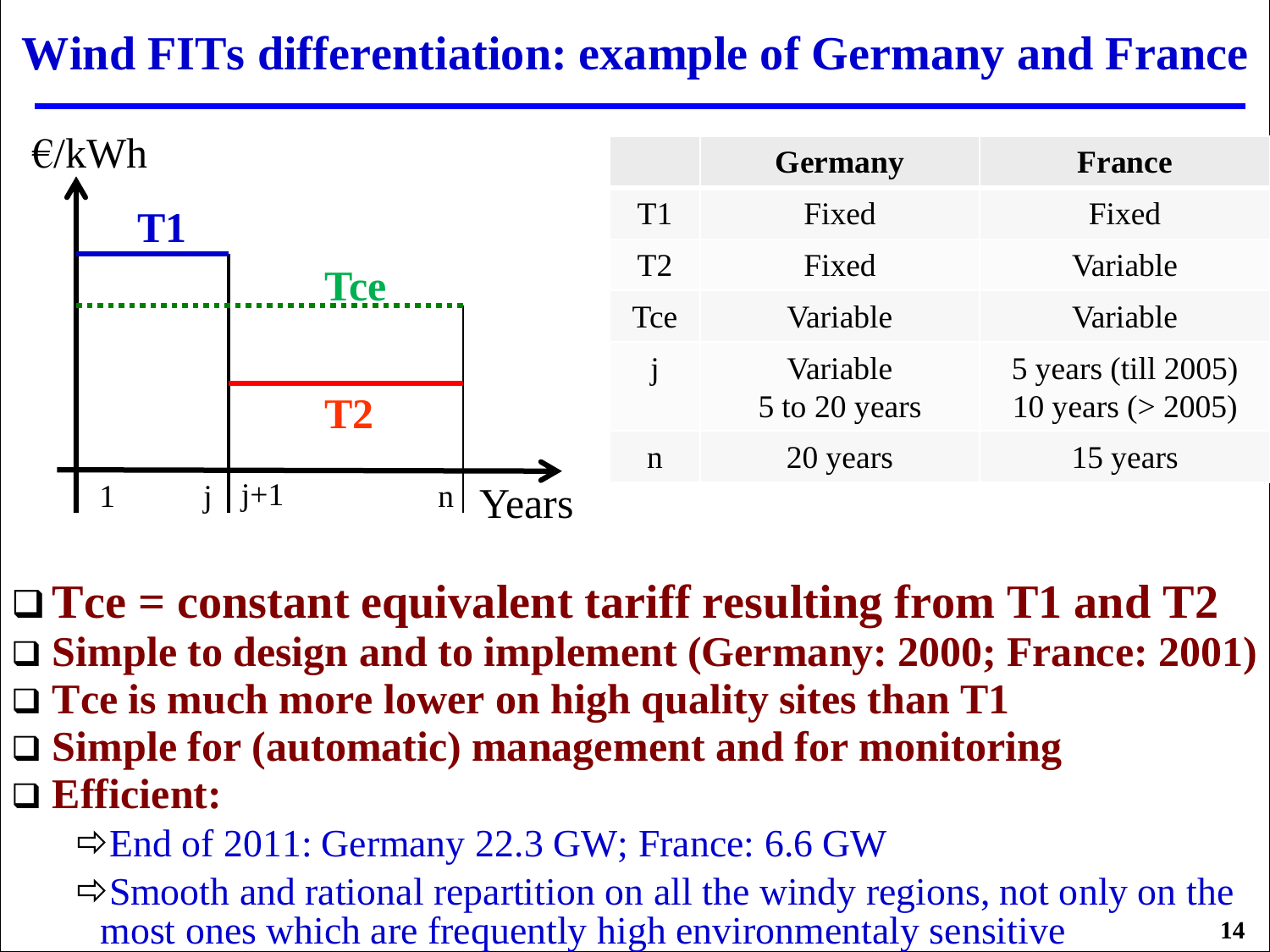#### **Reference profitability : example of French 2001 wind tariffs**



#### **Results:**

 $\Rightarrow$  Reliable system, still in use (minor changes in 2006)  $\Rightarrow$  Could be improved by switching from capacity factor to Eas (kWh/m2.year) to favor high capacity factors wind turbines Target in the French NREAP: 19 GW onshore in 2020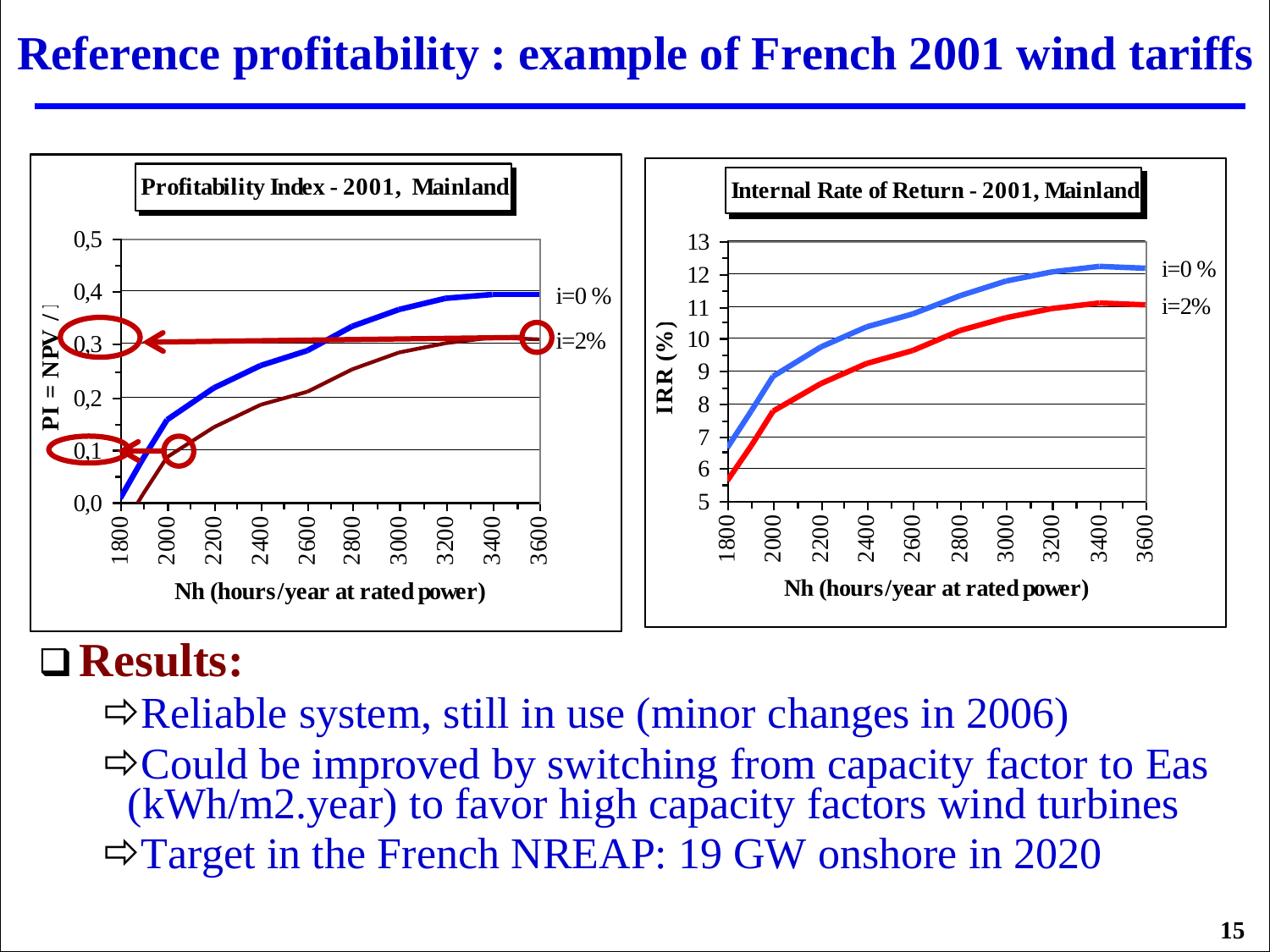**Example 1: 2009 Wind Pakistan Tariff proposal from the 3 days UNDP-AEDB workshop**

**.**

**16 (TA for UNDP Wind Project Pakistan)**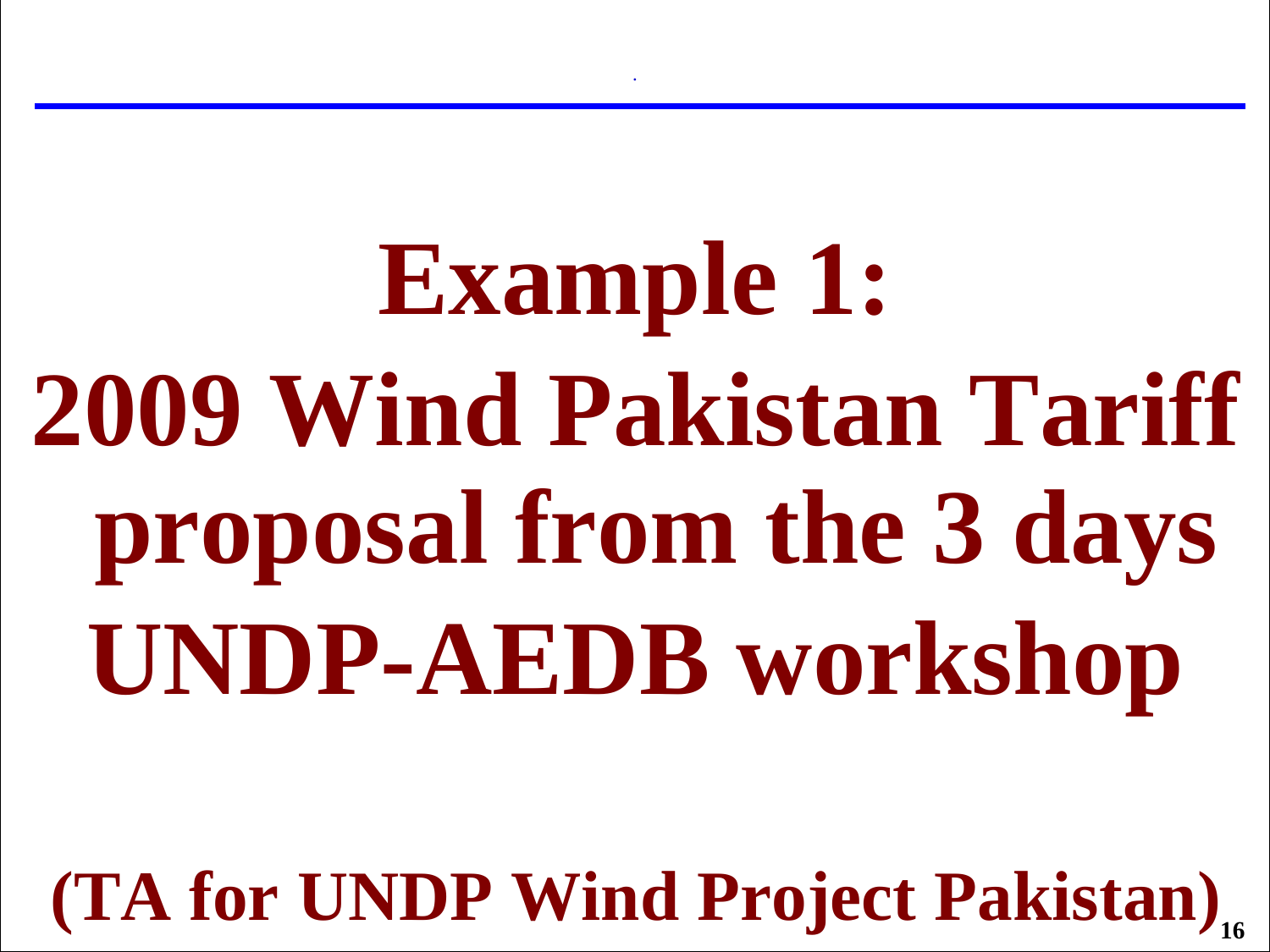#### **Wind Power ART for Pakistan: targeted PI**



**-**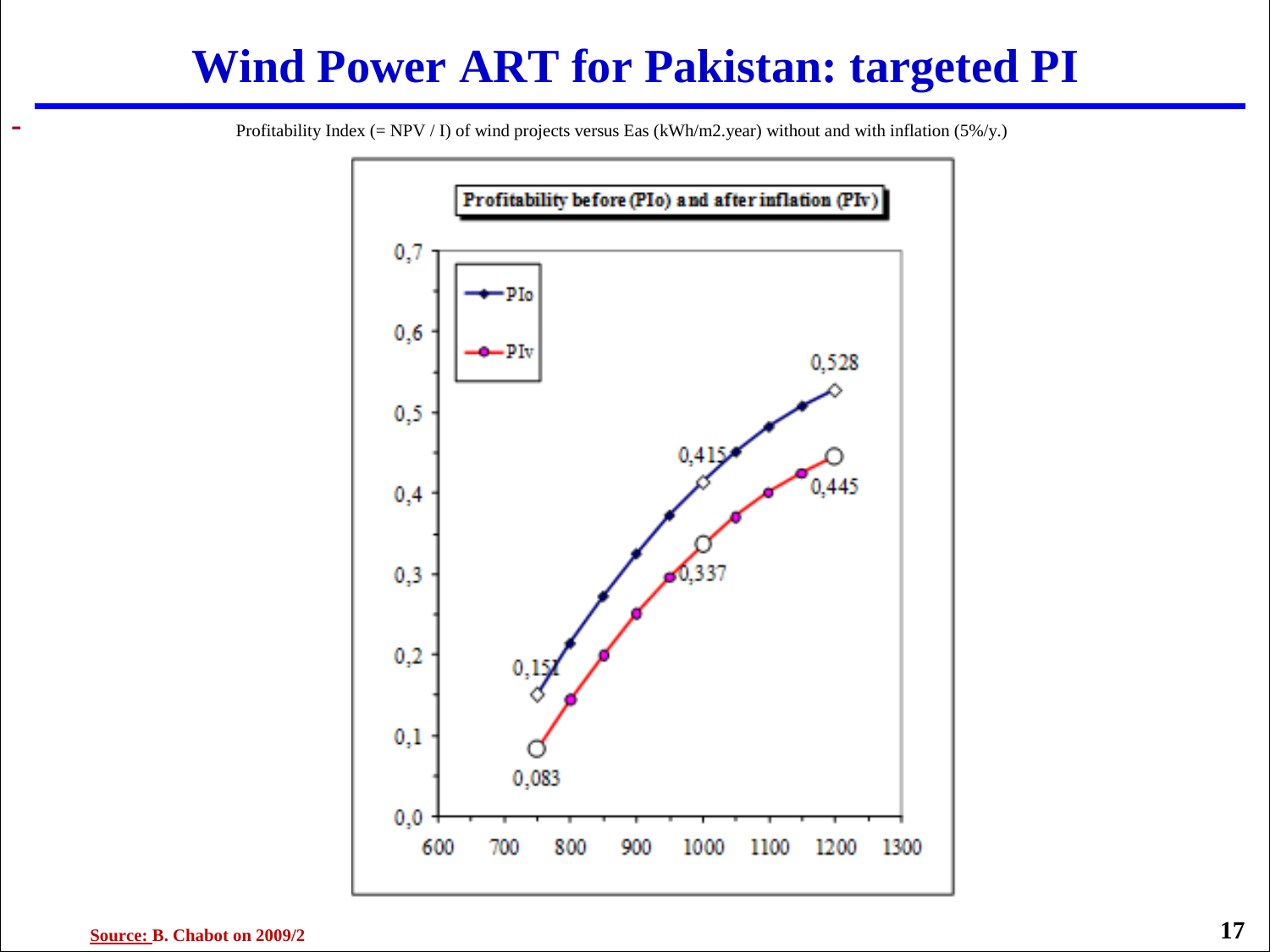#### **Wind Power ART for Pakistan: corresponding real IRR**

Project real IRR before tax versus Eas (kWh/m2.year)

![](_page_17_Figure_2.jpeg)

**-**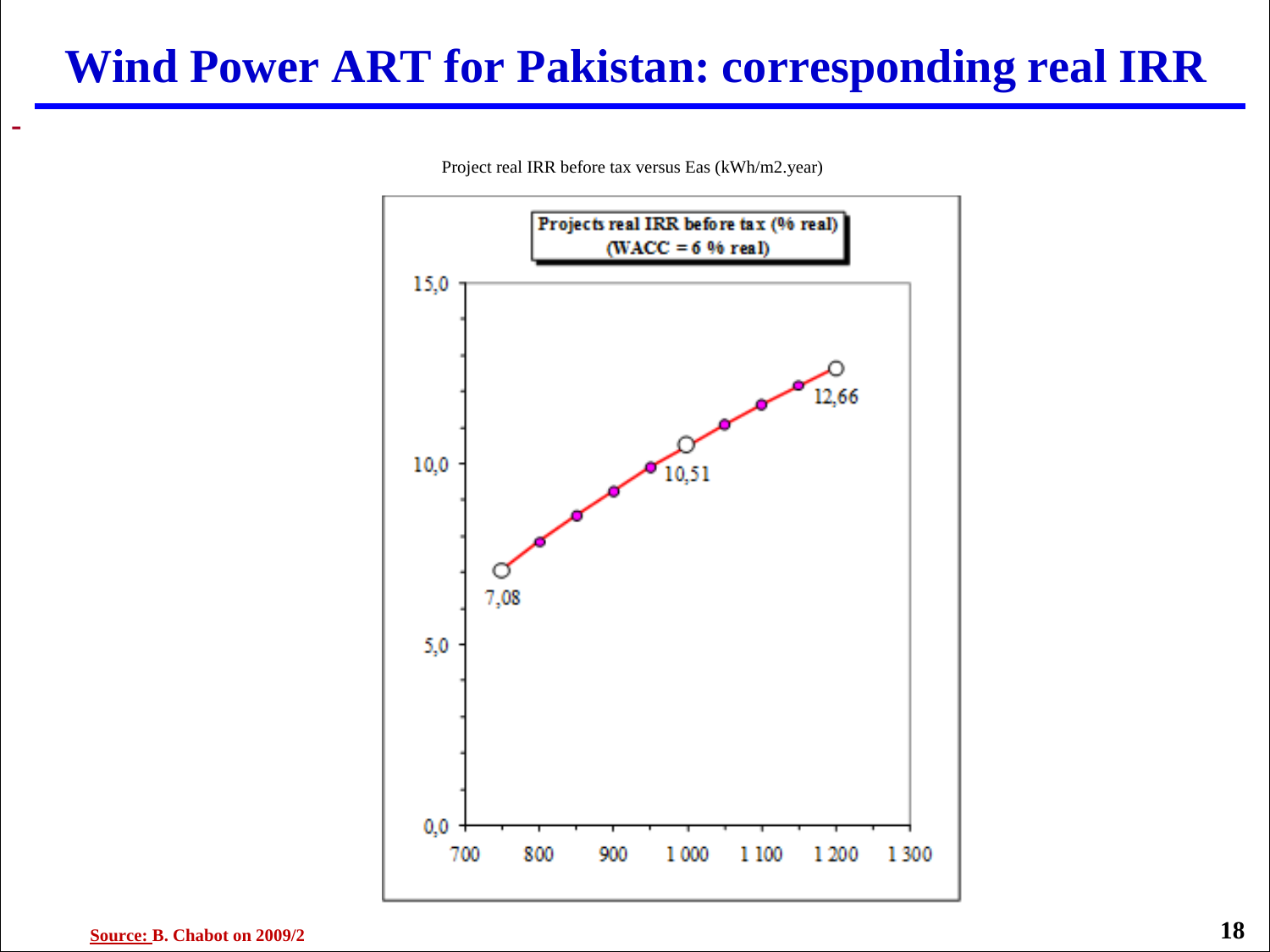#### **Wind Power ART for Pakistan**

Tariffs T1 (on 6 years) and T2 (years 7 to 20) and equivalent constant tariff Teq versus Eas (kWh/m2.year)

![](_page_18_Figure_2.jpeg)

**-**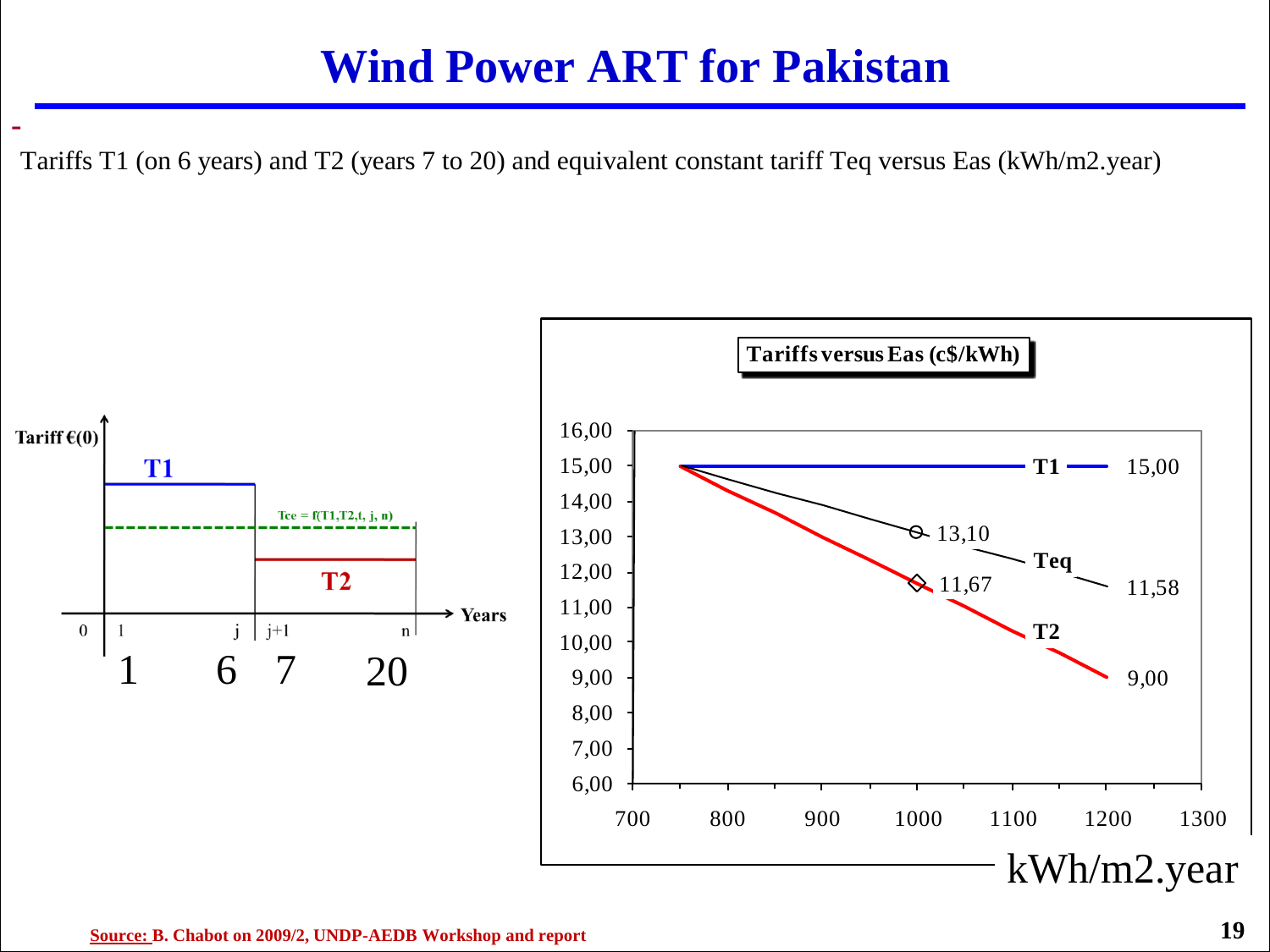# **Example 2: Universal Smart PV FIT (USPV FIT model)**

**.**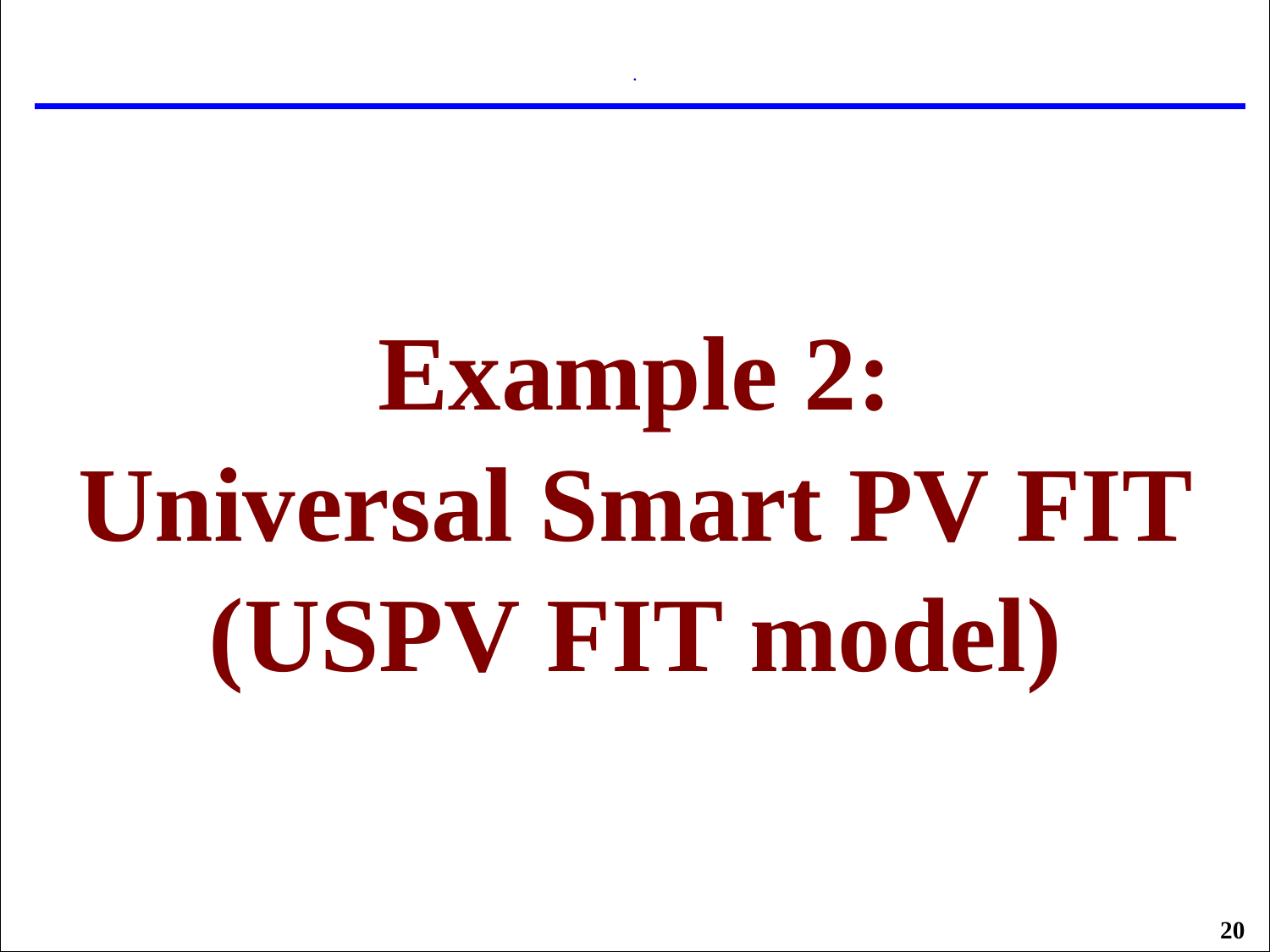## **Challenges for an USPV FIT model**

## **"Keep it simple" !**

 $\Rightarrow$  For its design and implementation

- $\Rightarrow$  For understanding and use:
	- o By electricity market regulators, decision makers
	- o By grid operators and/or utilities purchasing and paying the PV kWh
	- o By project developers, investors and owners

### **"TLC compatible" (Transparency, Longevity, Certainty)**

 $\Rightarrow$  As explained in the 12/2009 Deutsche Bank Group report "Paying for RE: TLC at the right price"

## **Flexible**

 $\Rightarrow$  Must cover very different cases for :

- o **Solar irradiance range** between Eiymin and Eiymax (kWh/m2.year)
- o **Investment cost ratio**: from small domestic PV roofs to large PV plants

 $\Rightarrow$  Must be implemented in different contexts and countyries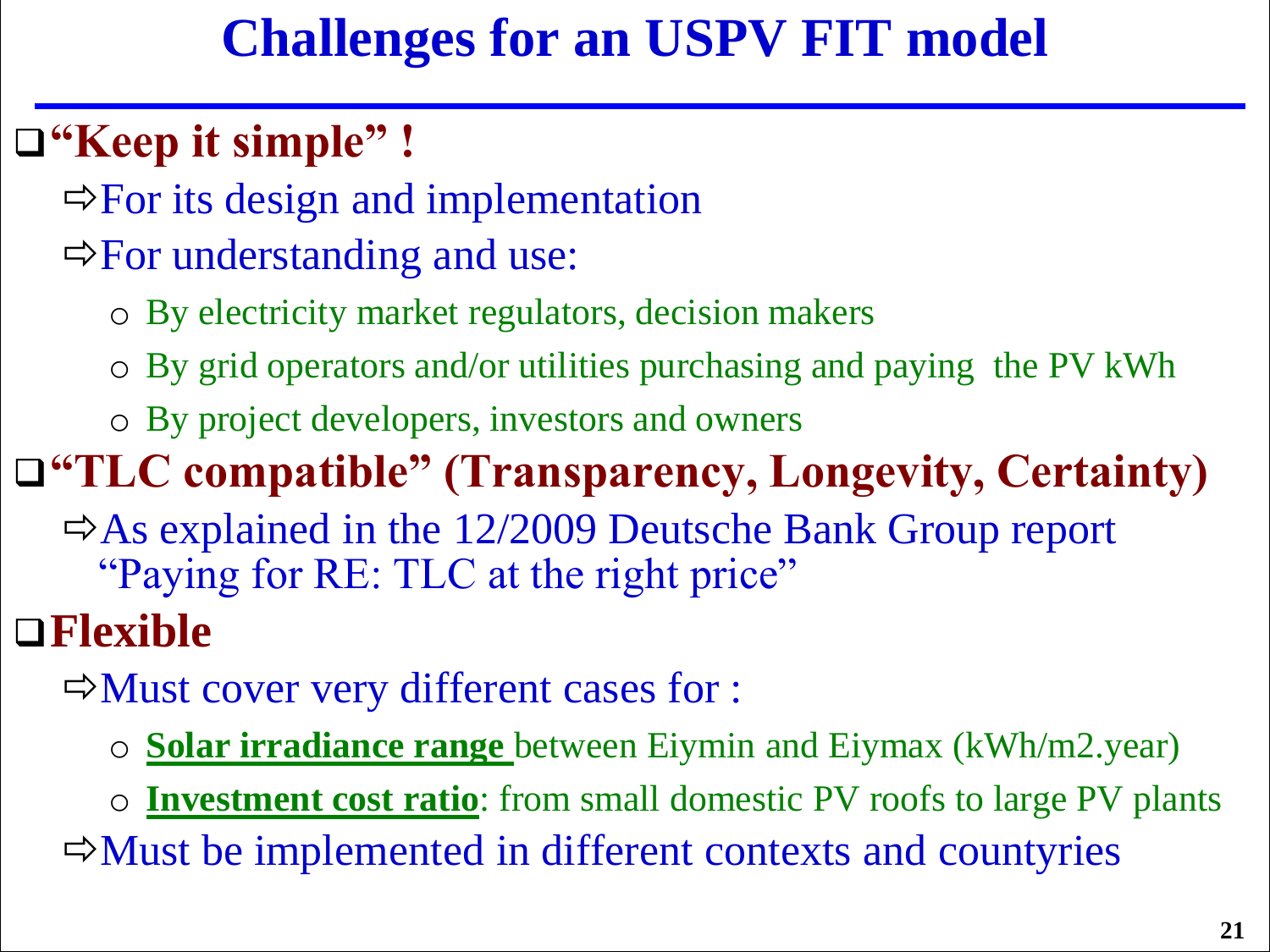## **ARTs : Advanced USPV Tariffs Principle**

![](_page_21_Figure_1.jpeg)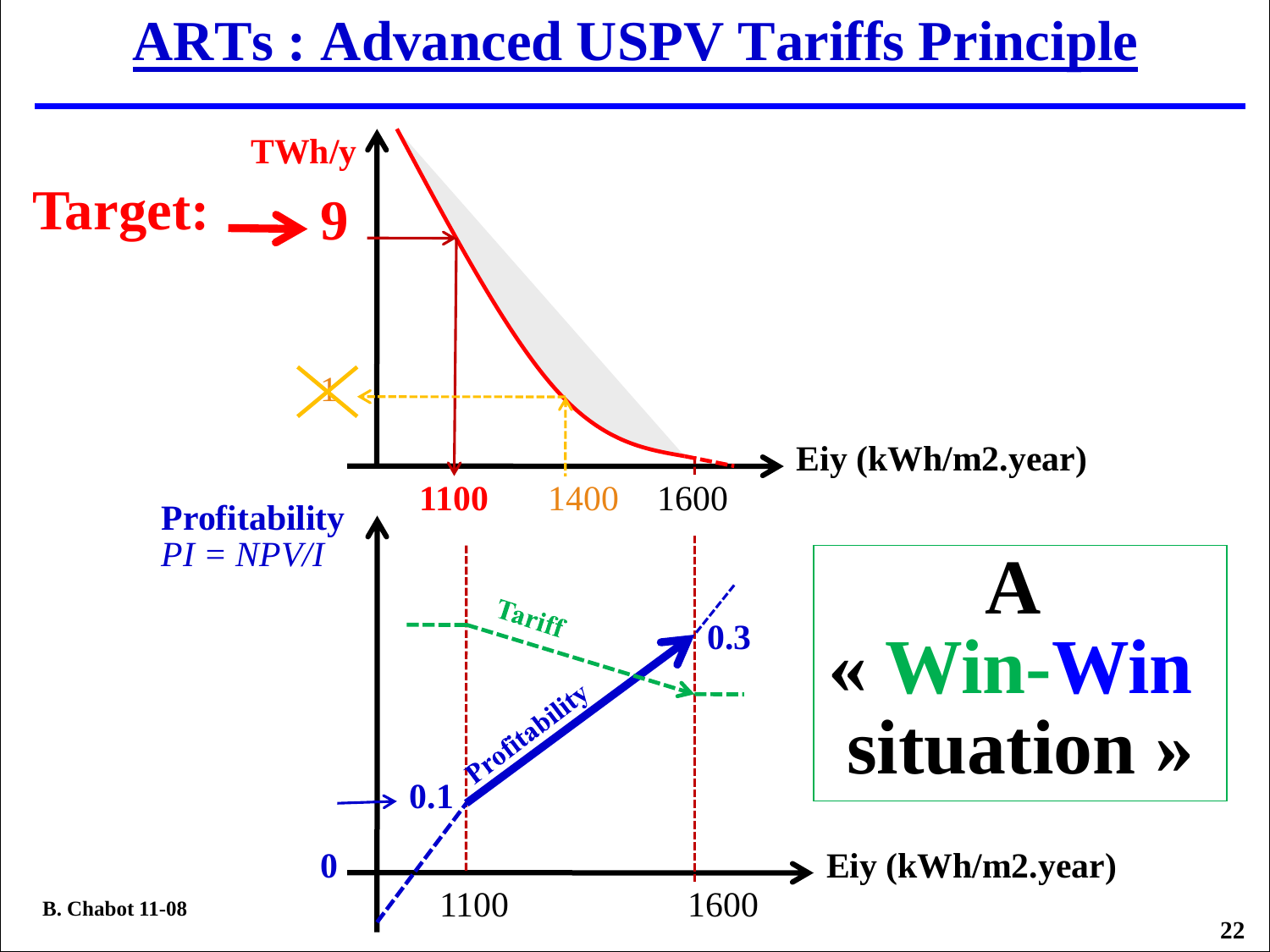## **Suggested design of an USPV tariff system**

**"Universal Smart PV FIT system"**

- **Inspired from the German EEG 2000 wind tariff system, but much more simple for PV**
- **T1 on years 1 to j and T2 from year j+1 to year n: constant values for all projects in the tariff system for a specific PV application (residential, or commercial or PV plants…)**
- $\Box$  **j: variable from j = jmin to j = n**
- **Tce = constant equivalent tariff, giving the same profitability than T1 and then T2**
- **For a specific project: j = f (potential maximum energy yield at he project location)**
- **Potential energy yield: from national solar GIS (PVGIS or PVWATTs) for Eiy (kWh/m2**  in the optimal plane of modules, without any shadow) and performance ratio  $PR = 0.75$
- **Case studies EPIA 2009: France, Germany, Italy and Spain, Turkey.**
- **Case study 2010: USA: California**

![](_page_22_Figure_10.jpeg)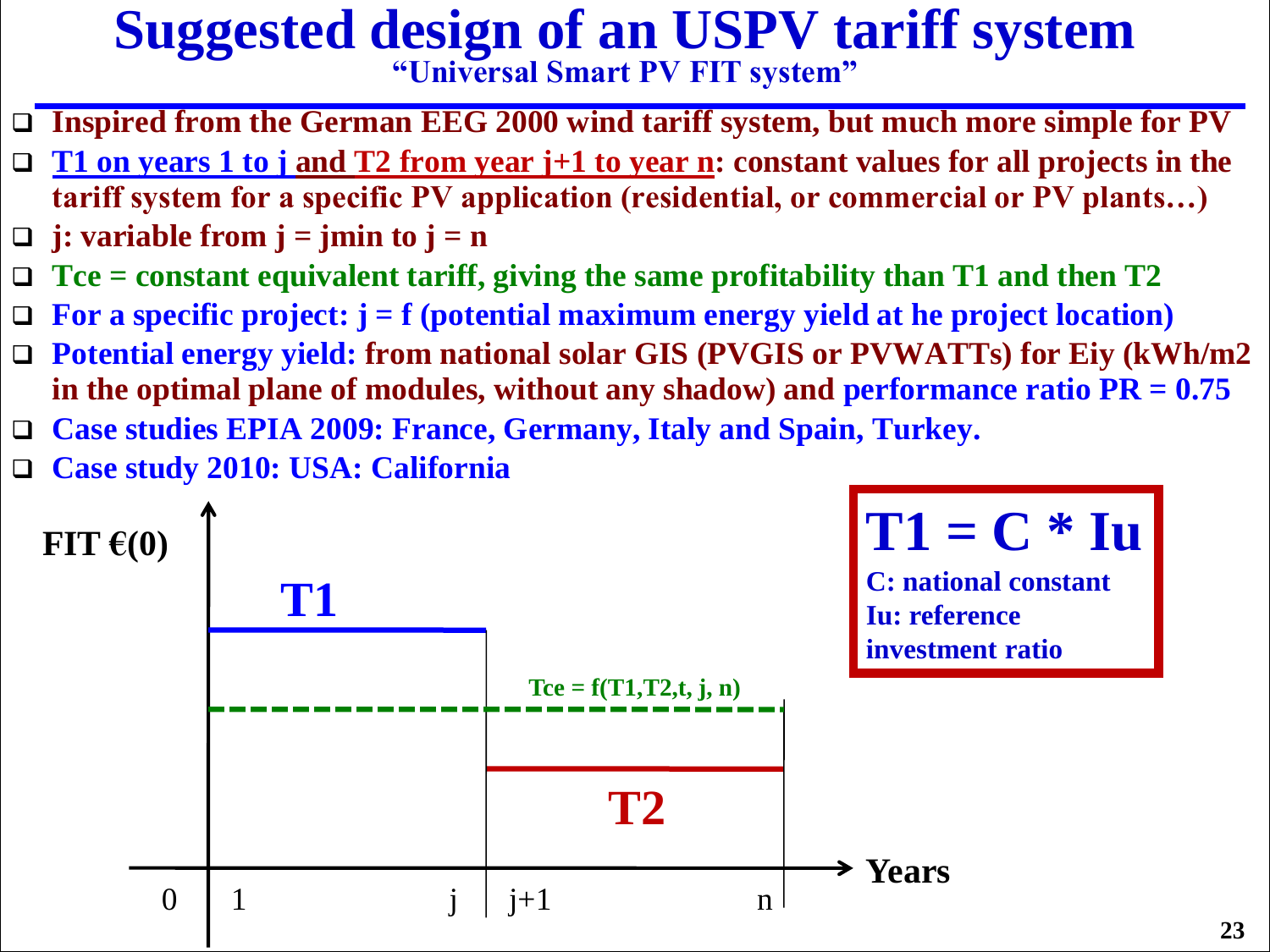## **Basic principles to design a USPV FIT**

#### **The fundamental advantage of the USPVFIT model:**

![](_page_23_Figure_2.jpeg)

#### **With C= {(1 + PImin) \* CRF(t,20) + Kom} / (PR\*Eiymin)**

# **C = "State economic solar constant"**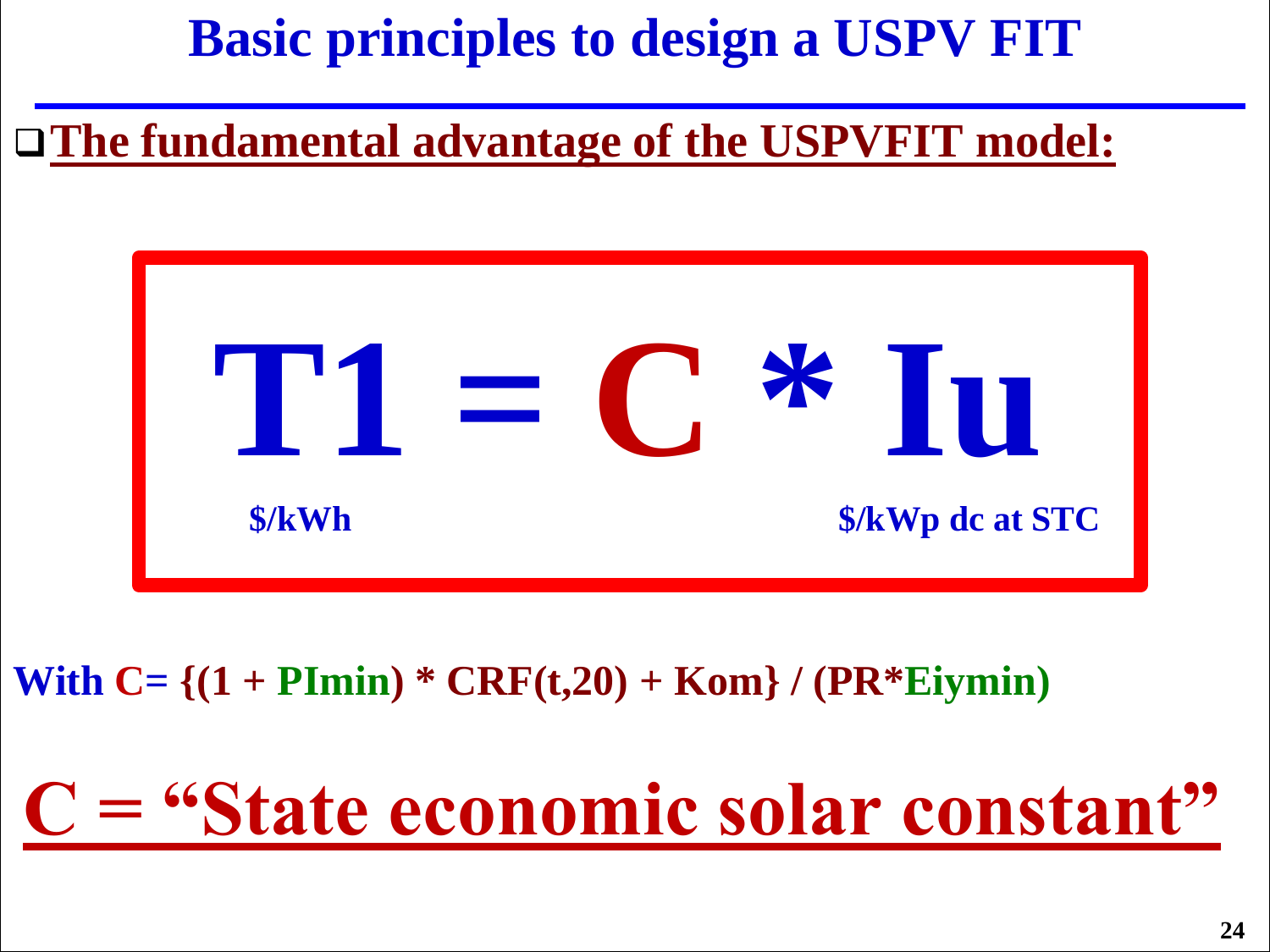## **2010 case study: California domestic PV, wo PTC**

![](_page_24_Figure_1.jpeg)

**Iu (\$/kWp dc at STC)**

to be independent from Iu)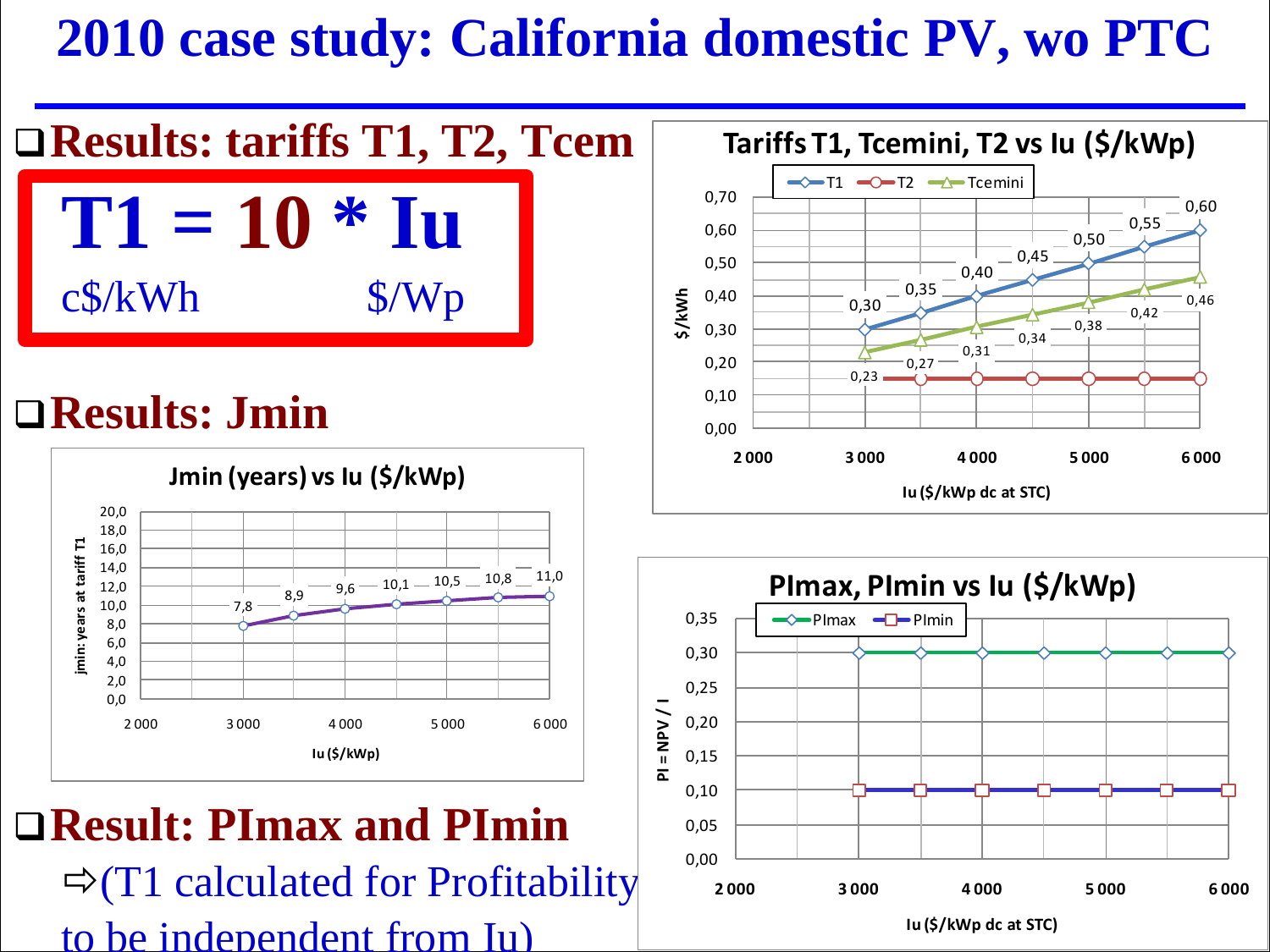#### **Use of a USPV FIT system for a specific site in a state**

**Example: California (Eiymin: Arcata, Eiymax: Dagget, 2010 Iuref = 5000 \$/kWp)**

![](_page_25_Figure_2.jpeg)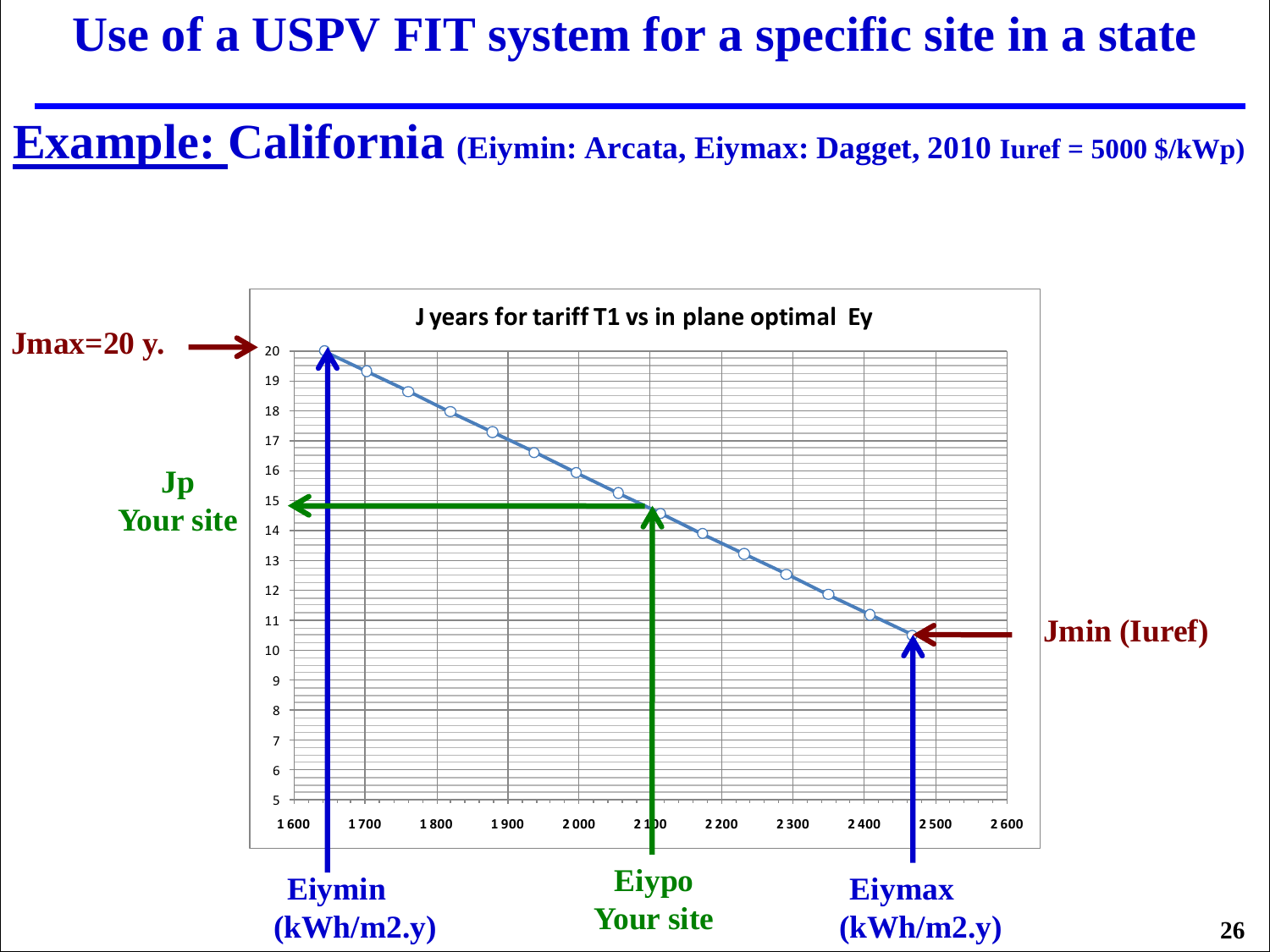- **If well designed and calculated, FITs and ARTs are the most efficient market regulation for large scale implementation of grid connected electricity**
- **Experience has demonstrated that ART's correct design and calculation within a transparent and cooperative decision process is possible and efficient**
- **Experience has demonstrated that ARTs knowledge sharing and capacity building for local stakeholders and decision makers is possible within short time frame**
- **This knowledge sharing and related capacity building should avoid poor FITs design and deceiving results in developing countries**
- **Methods and tools used for ARTs design can be extended also for energy efficiency market regulation**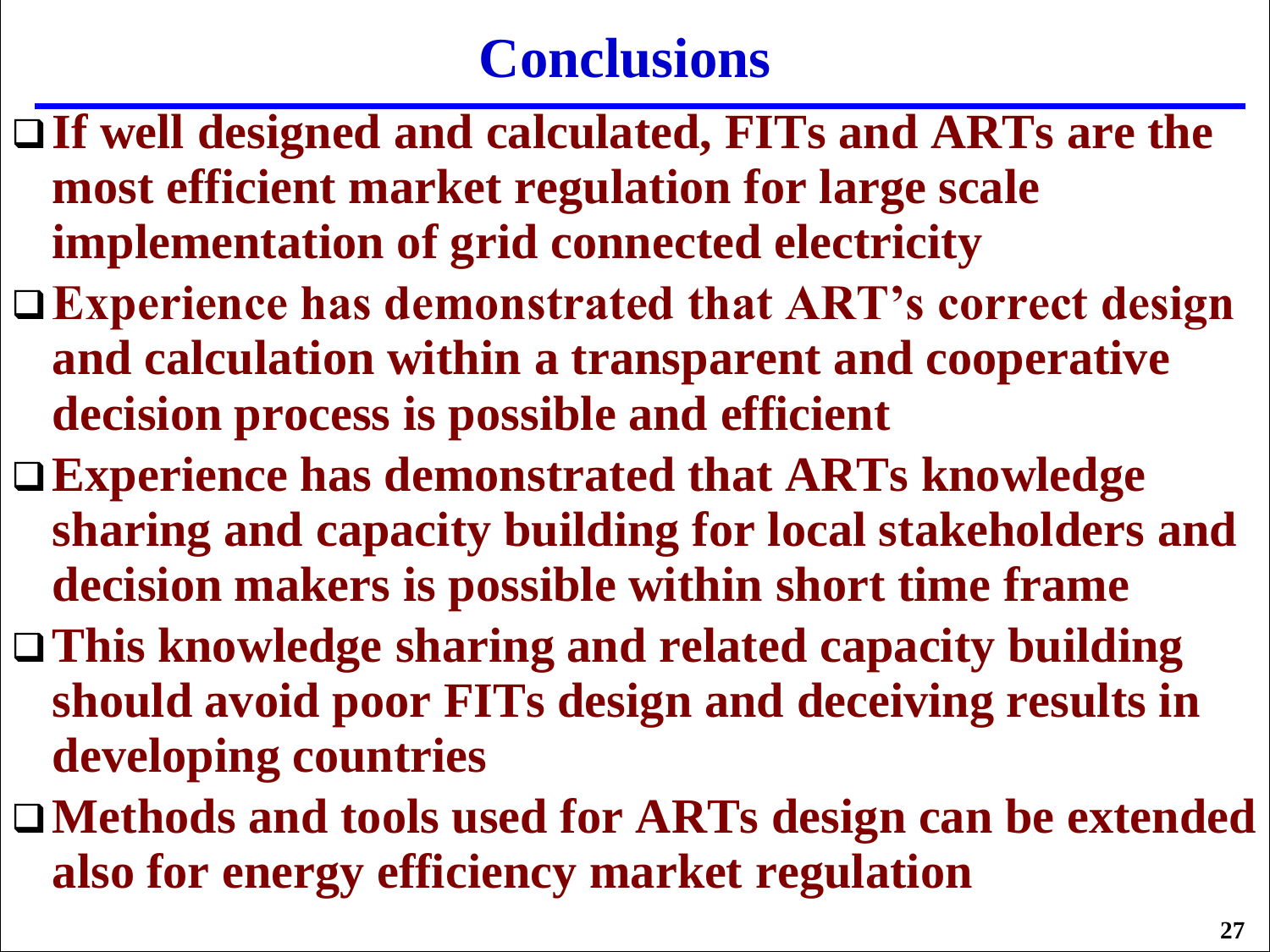# **ANNEXES**

**.**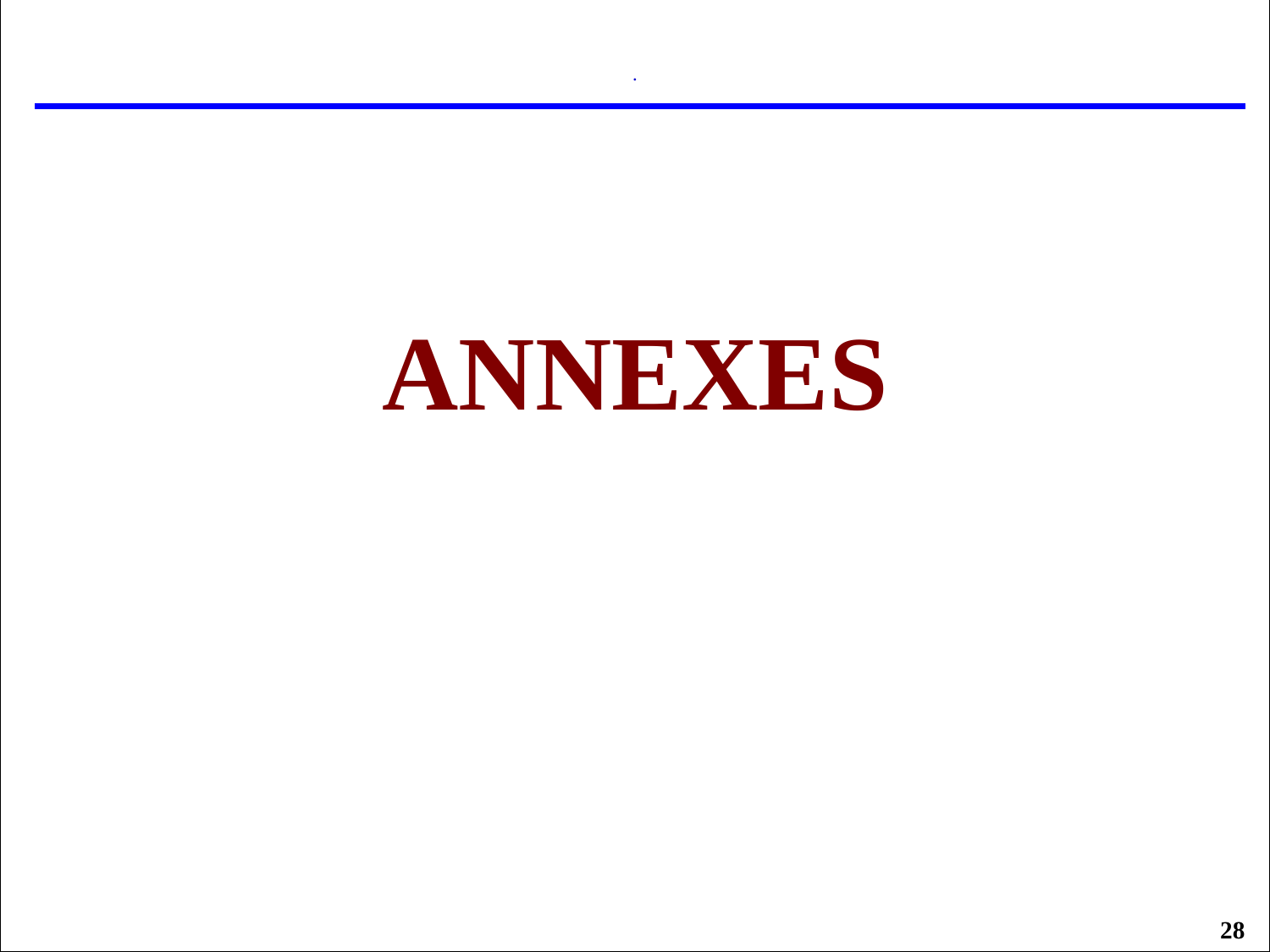# **Defining « fair and efficient profitability » from the Profitability Index PI = NPV/I**

**.**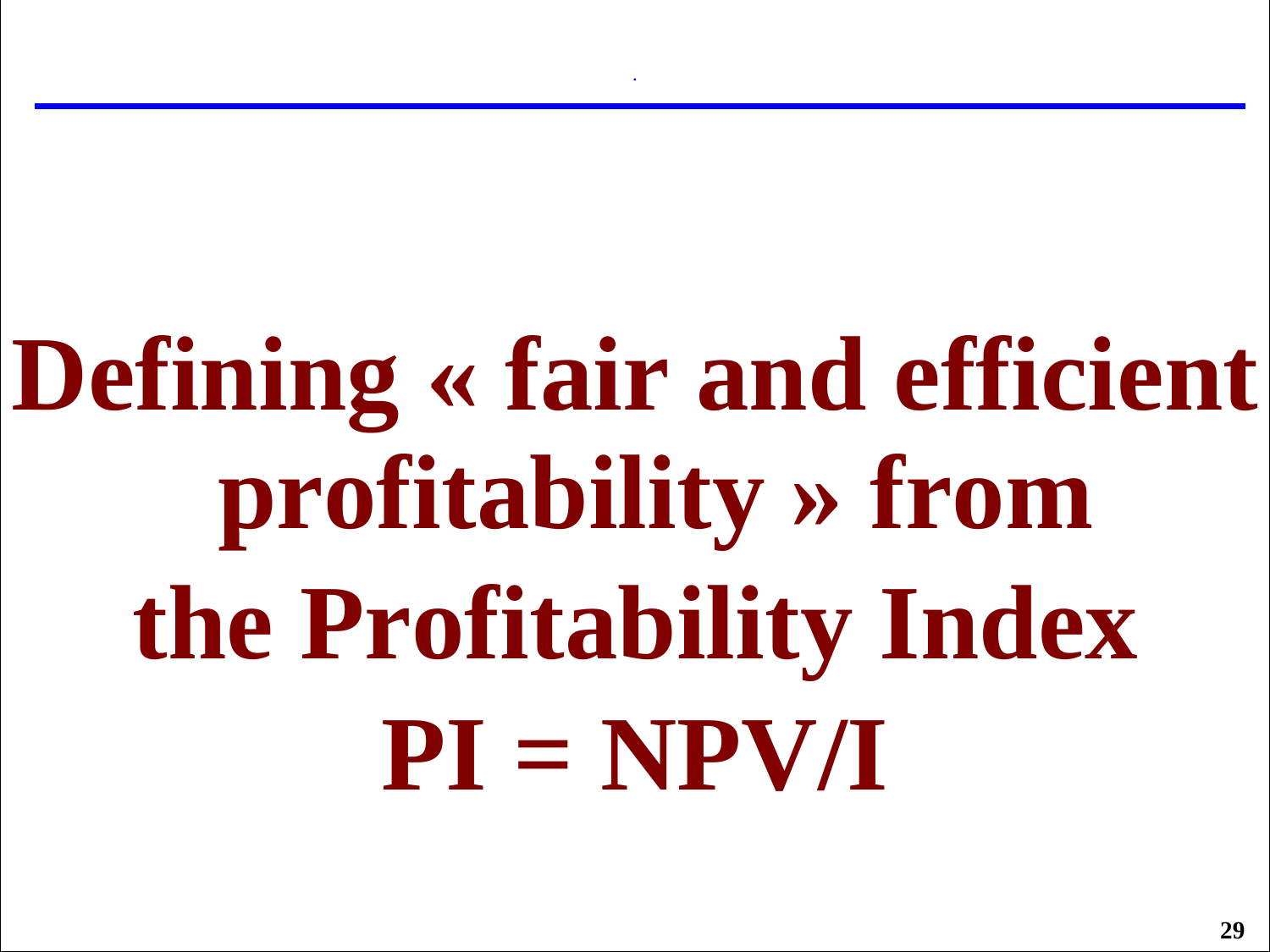#### The universal linear profitability model:  $PI = a * T - b$

 $\Rightarrow PI = \{Nh/[CRF(t,n)]^*Iu\} - [1 + Kom / CRF(t,n)]$  $\Rightarrow$  Ci = part of LCOE created by investment cost I Com: part of LCOE created by O&M expenses Dom  $\Rightarrow$  Cvu: variable part of LCOE created by fuel cost DV  $\Rightarrow$  CRF(t,n) = t/{1-(1+t)^-n} = Capital Recovery Factor

- $\Rightarrow$  Iu = I / P (\$/kW)
- $\Rightarrow$  Nh = Ey / P (kWh/year)
- $\Rightarrow$  Kom = Dom / I
- $\Rightarrow$  Cvu = DV/Ey (\$/kWh)
- $\Rightarrow$  t = discount rate = WACC
- $\Rightarrow$  n = number of years of operation

![](_page_29_Figure_8.jpeg)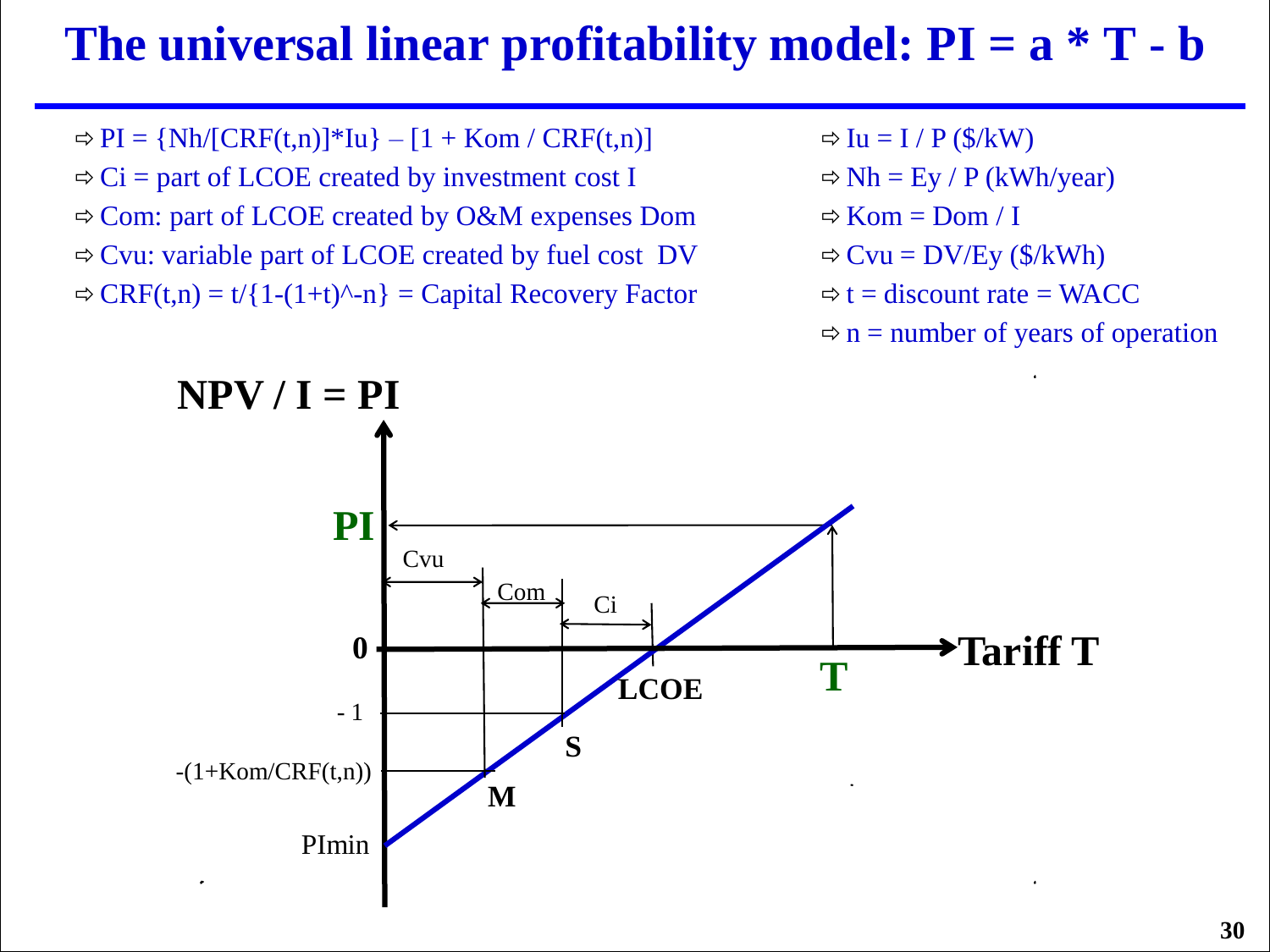## **Fair profitability: a simple and reliable model**

### **FITs must be based on "cost + fair profit", formula :**

 $\Rightarrow$  FIT=Tariff = T = [(1 + **PI**)  $*$  CRF(t,n) + Kom ]  $*$  Iu / Nh + Cvu

- $\circ$  **PI** = targeted Profitability Index = NPV/I, from the "universal PI scale"
	- $\triangleright$  PI = 0  $\rightarrow$  To = "manufacturing cost of kWh" (LCOE)
	- $\triangleright$  PI = target value between 0.1 to 0.3  $\rightarrow$  T = "selling price" = FIT
- $\circ$  Nh = Ey / P (kWh/kW.year) = capacity factor in hours/year at rated power
- $\circ$  Kom (%) = Dom / I = ratio of O&M annual expenses (e.g. 4% for wind)
- $\circ$  Cvu = part of kWh cost from fuel cost (0 for hydro, wind, solar, geothermal energy)
- $\circ$  CRF(t,n) = capital recovery factor = t / {1-[1+t] ^(-n)}
- o**t = real discount rate = WACC before tax on profit** 
	- $\geq$  OECD countries: 5 % real < t < 6.5 % real
	- $\triangleright$  t is NOT the targeted project Internal Rate of Return (IRR)

o**n** = duration of the Power Purchase Agreement (PPA)

 $\Rightarrow$  Equivalent to:  $T = [CRF(IRR, n) + Kom] * Iu / Nh + Cvu$ 

**PI more reliable than IRR to define "fair profitability"**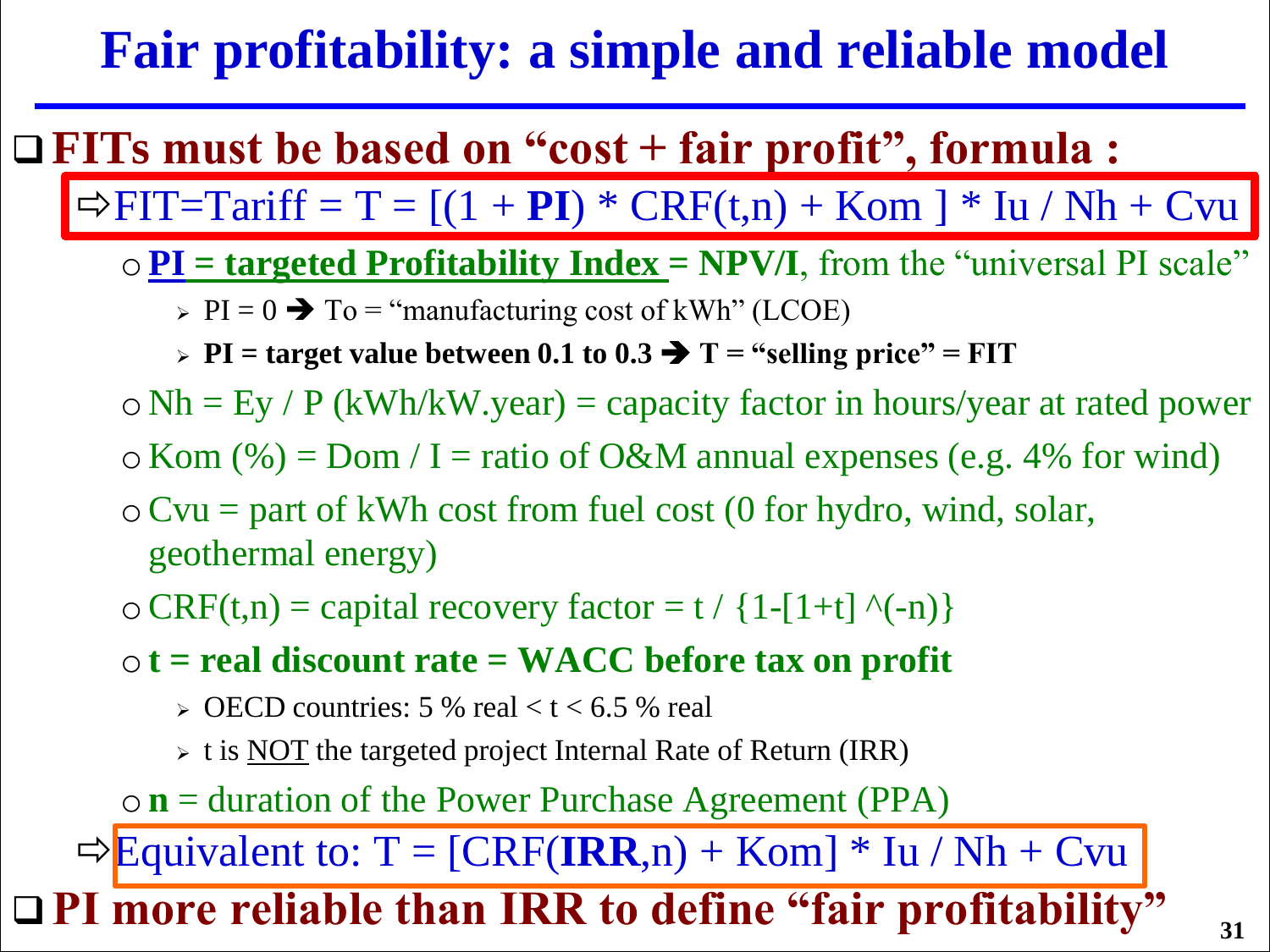# **Case study: coping with recent decreasing grid connected PV installation costs**

**.**

- **Germany**
	- **Italy**
	- **France**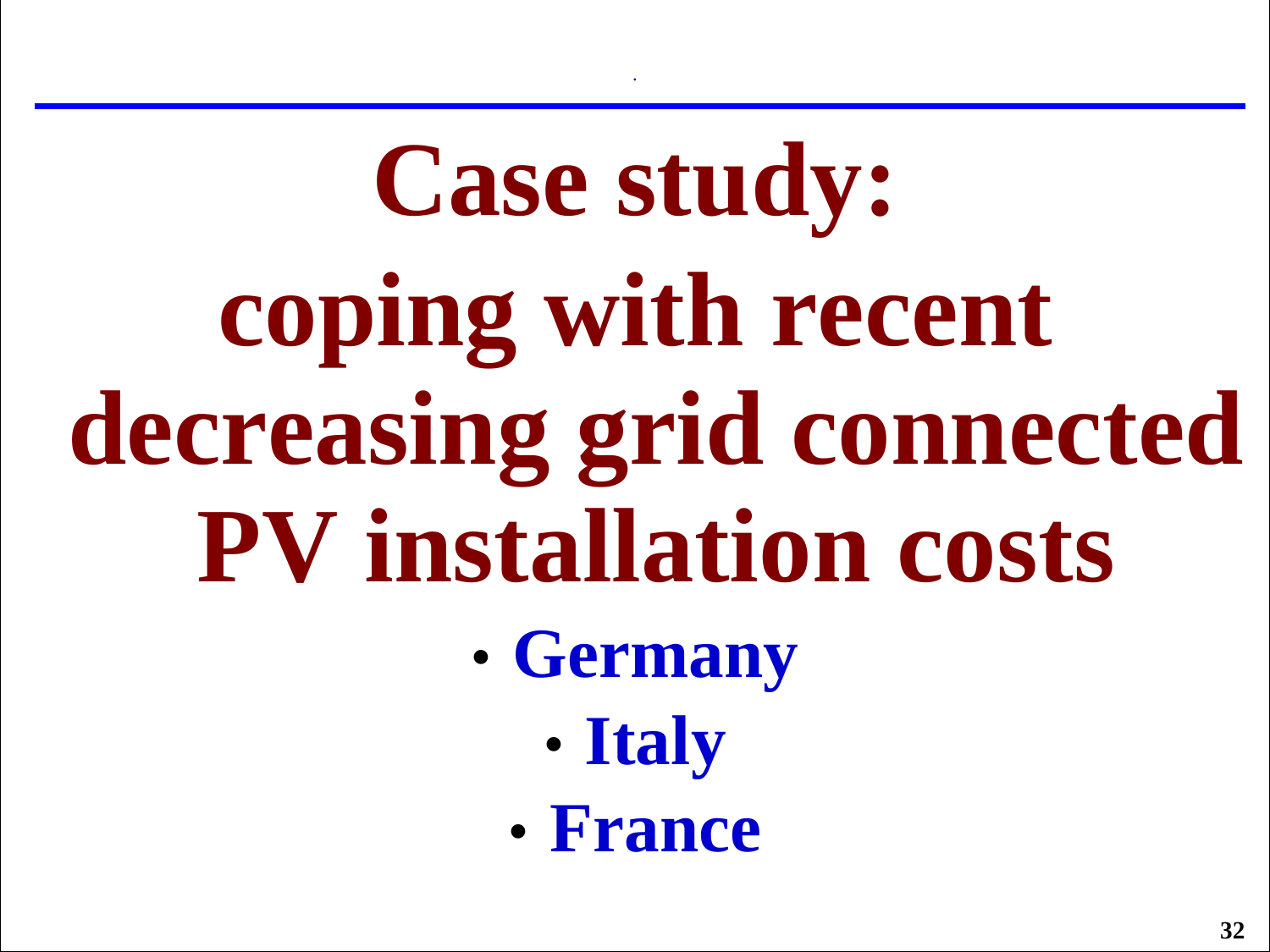# **Germany: 1991-2010 RES-E production (GWh/y)**

![](_page_32_Figure_1.jpeg)

**Source of data: BMU**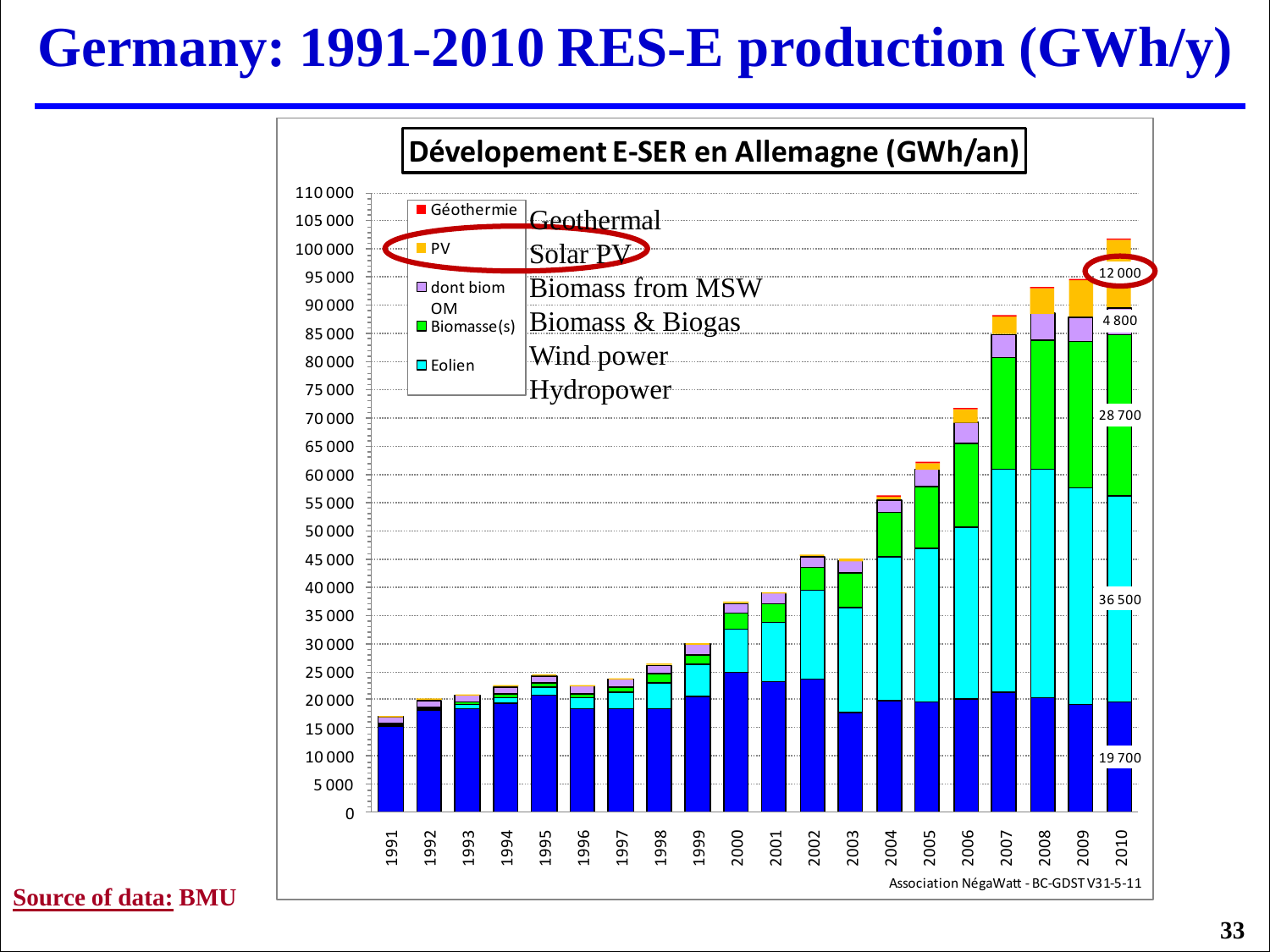## **German PV FITs from EEG**

#### German PV FITs January-December 2011

| Tarifs PV Allemagne janvier à décembre 2011               |                        |        |  |  |
|-----------------------------------------------------------|------------------------|--------|--|--|
| 09/08/2011                                                | Tarif PV sur 20 ans    | c€/kWh |  |  |
|                                                           | Pc < 30 kWc            | 28,74  |  |  |
| <b>Toits</b>                                              | $30 < Pc < 100$ kWc    | 27,33  |  |  |
|                                                           | $0.1 <$ Pc $<$ 1 MWc   | 25,86  |  |  |
|                                                           | Pc>1 MWc               | 21,56  |  |  |
| Sol                                                       | Standard, non agricole | 21,11  |  |  |
|                                                           | Réhabilitation         | 22,07  |  |  |
| German PV FITs<br>January-July 2012<br>(under discussion) |                        |        |  |  |
| Tarifs PV Allemagne de janvier à juin 2012                |                        |        |  |  |

German PV FITs January-July 2012 (under discussion)

| Tarifs PV Allemagne de janvier à juin 2012 |                           |        |  |
|--------------------------------------------|---------------------------|--------|--|
| 11/11/11                                   | Tarif PV sur 20 ans       | c€/kWh |  |
|                                            | $Pc < 30$ kW              | 24,40  |  |
| <b>Toits</b>                               | 30 kW < Pc < 100 kW       | 23,20  |  |
|                                            | 100 kW < $PC < 1$ MW      | 22,00  |  |
|                                            | $PC > 1$ MW               | 18,30  |  |
| Sol                                        | Sol non agricole standard | 17,90  |  |
|                                            | Sol réhabilité            | 18,80  |  |

![](_page_33_Figure_5.jpeg)

**German PV FITs, c€/kWh paid on 20 years**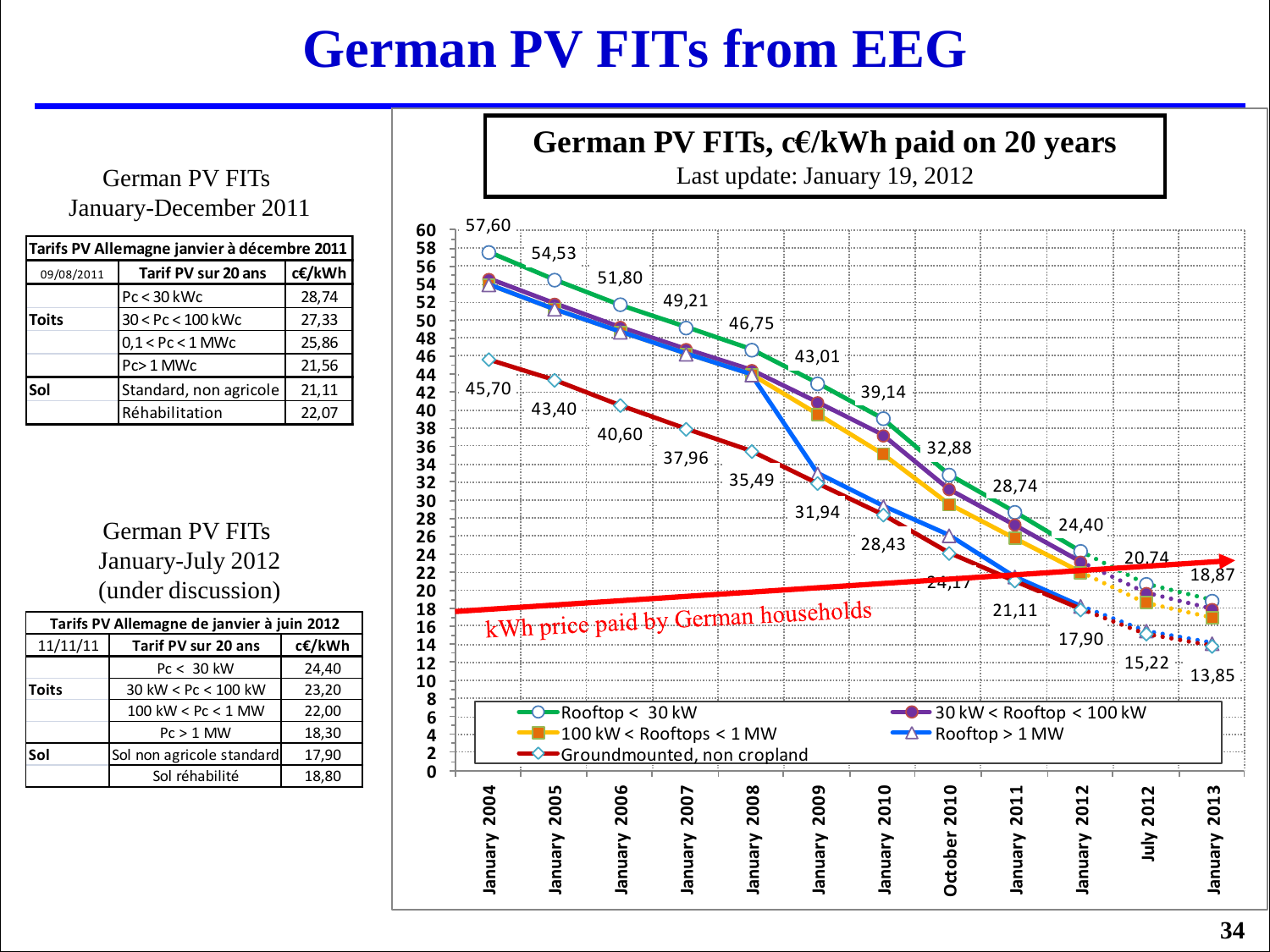#### **PV in Germany: installed power and annual market (MW)**

![](_page_34_Figure_1.jpeg)

#### **Source: BSW**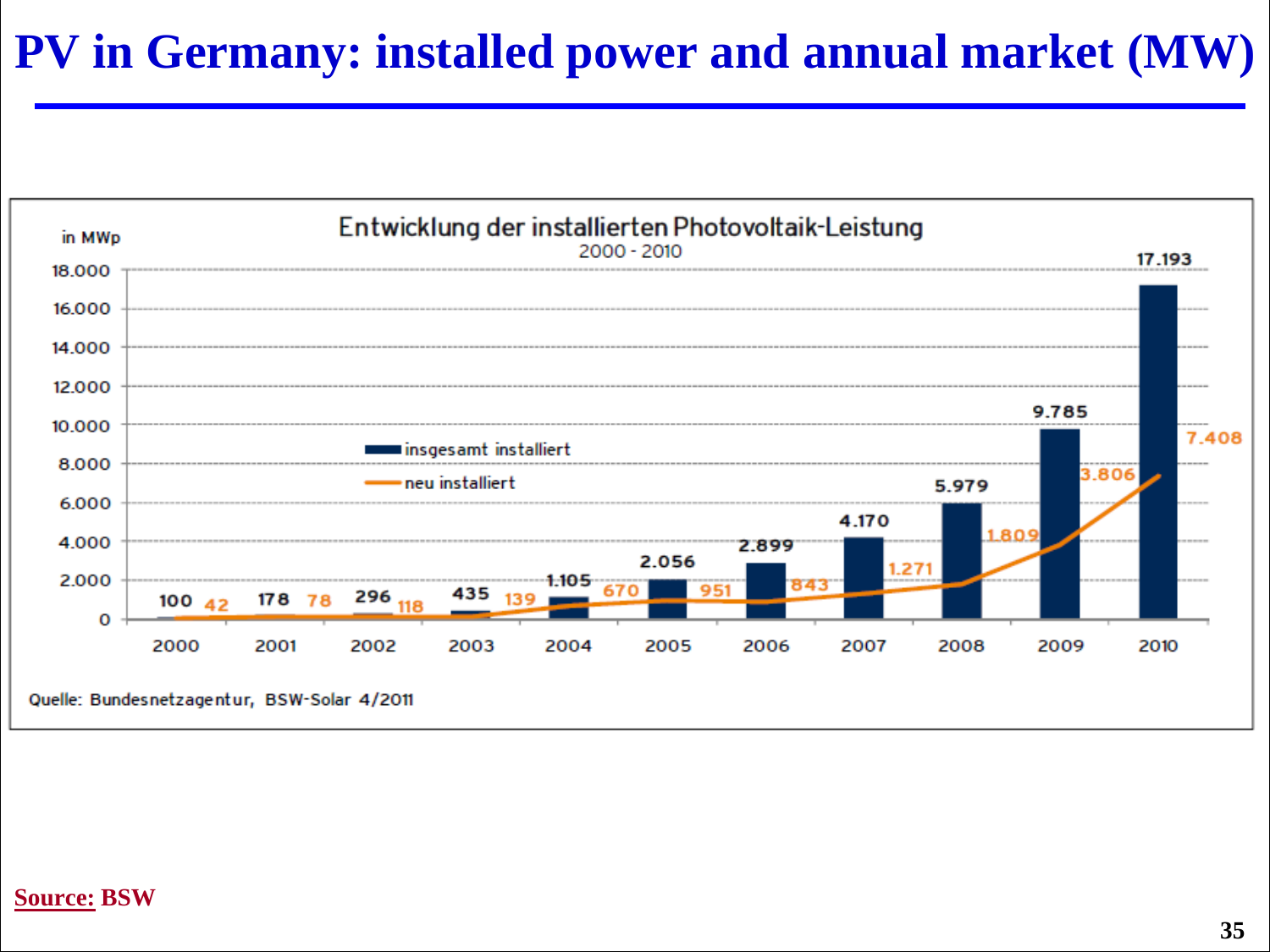## **PV in Germany: 2006-2010 cost decrease (€/kWp)**

![](_page_35_Figure_1.jpeg)

#### Note: installed  $\epsilon$ /Wp for systems  $< 100$  kWp

#### **Source: BSW**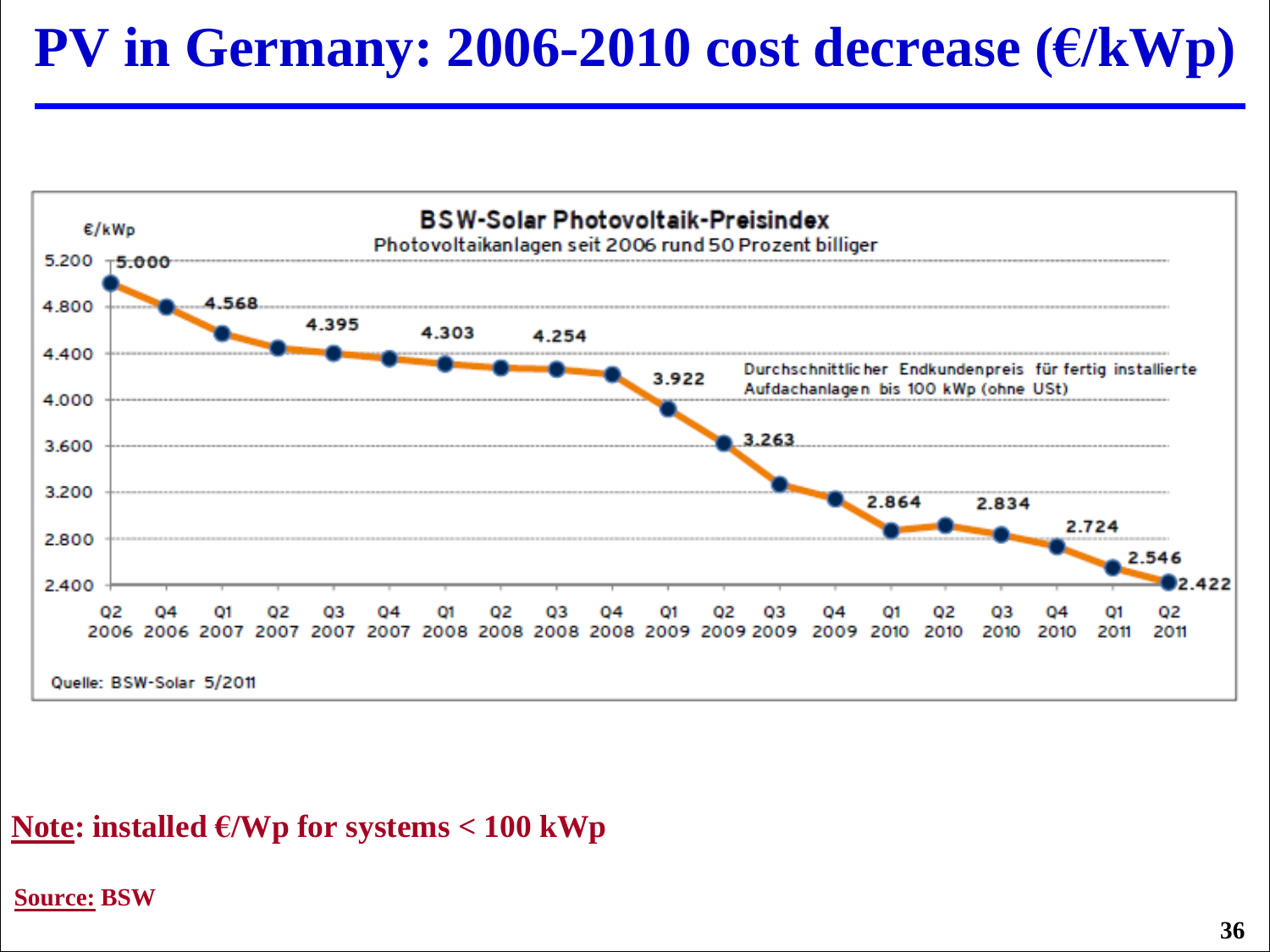## **2010-2020 German BSW roadmap: costs (€/Wp)**

#### System price model of German PV industry 2010-2020 [EUR/Wp]

![](_page_36_Figure_2.jpeg)

#### Methodology and main assumptions

> Methodology

- Bottom-up model developed together with German PV industry
- Average values from various companies on module and **BOS** costs - without Asian production

Assumptions:

- Investor perspective, i.e. including all margins of value creation and distribution
- 30 KW system
- Real prices 2010, excluding VAT
- Thin film share increasing until  $2020 - 30%$  presumed

#### Directions for the Solar Economy **Source :**

PV Roadmap 2020 Competitive – Photovoltaics on the way to becoming a central pillar of energy supply

PV Roadmap EN\_FINAL.pptx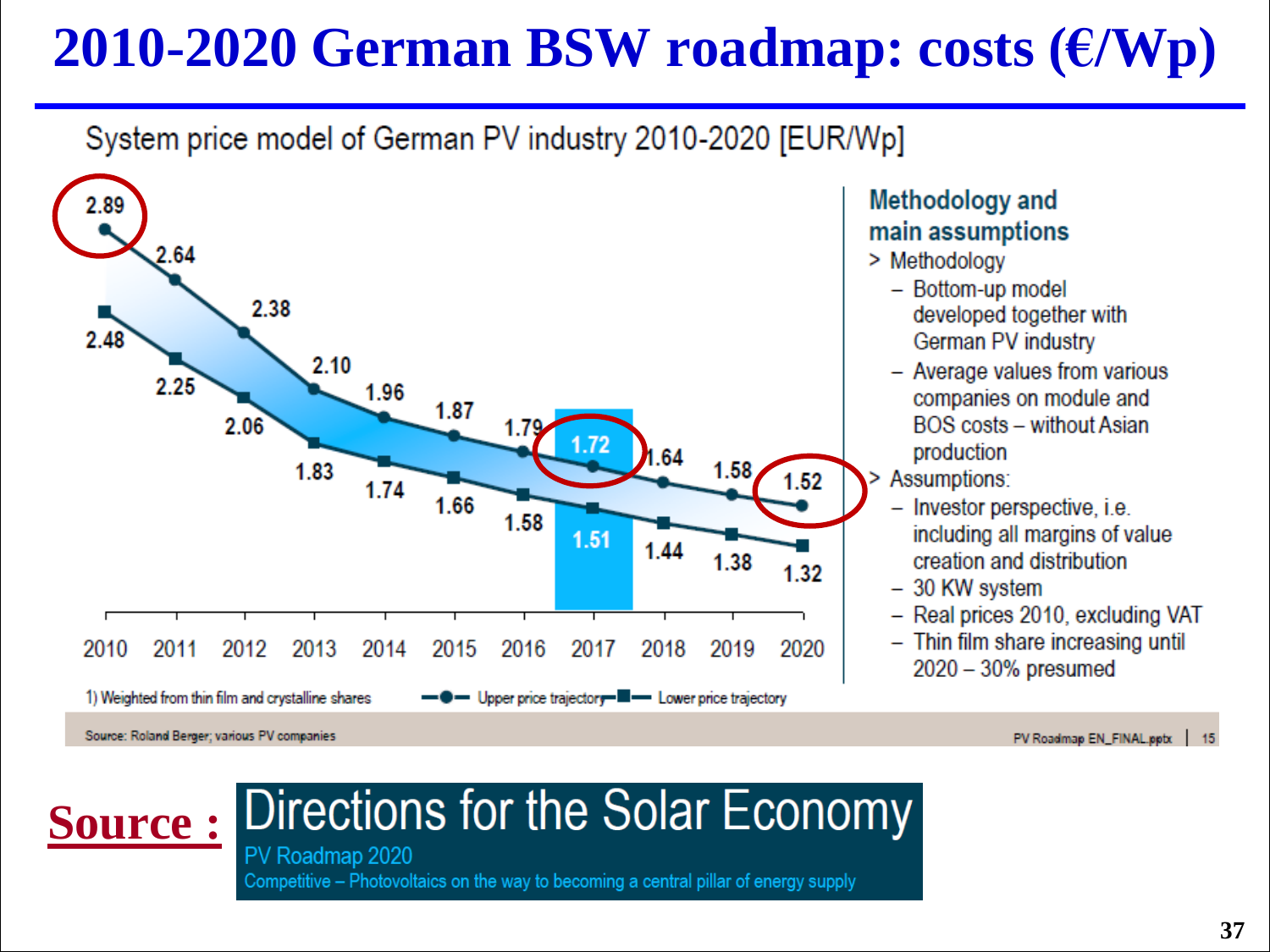# **2010-2020 German BSW roadmap: FITs**

Remuneration development under assumed direct consumption, nominal [ct/kWh]

![](_page_37_Figure_2.jpeg)

#### **Comments**

- > Remuneration degression as in current FFG
- > Direct consumption presumed to increase until 2020 cumulative effect for total remuneration (20% direct consumption in 2020)
- > 18% degression in 2012 is not yet the maximum amount possible

## **Source : BSW:**

# Directions for the Solar Economy

PV Roadmap 2020 Competitive – Photovoltaics on the way to becoming a central pillar of energy supply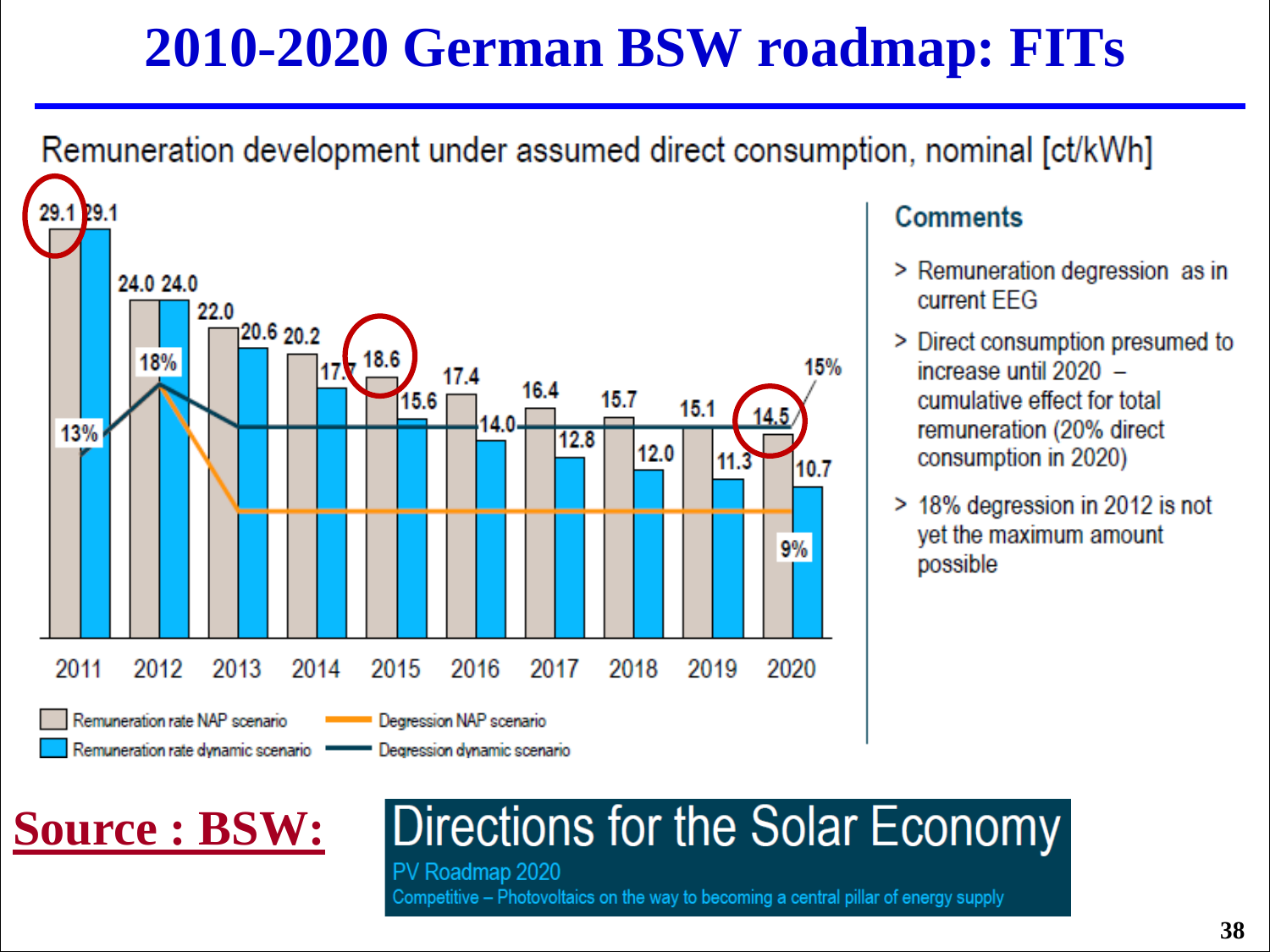## **Italian PV FITs, « Conto IV, May 2011 »: on ground**

**.**

![](_page_38_Figure_1.jpeg)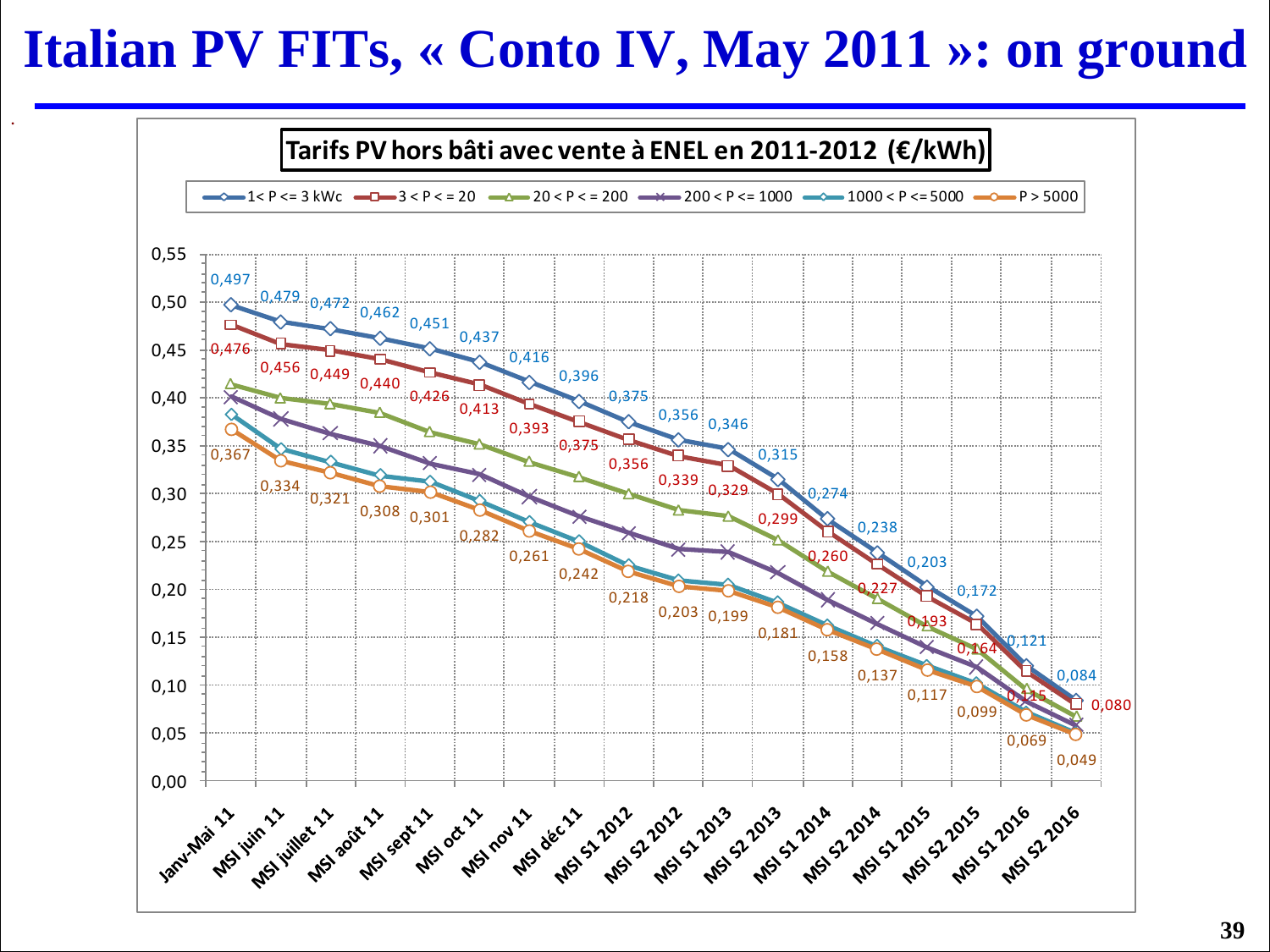## **Italian PV FITs, « Conto IV, May 2011 »: BAPV**

**.**

![](_page_39_Figure_1.jpeg)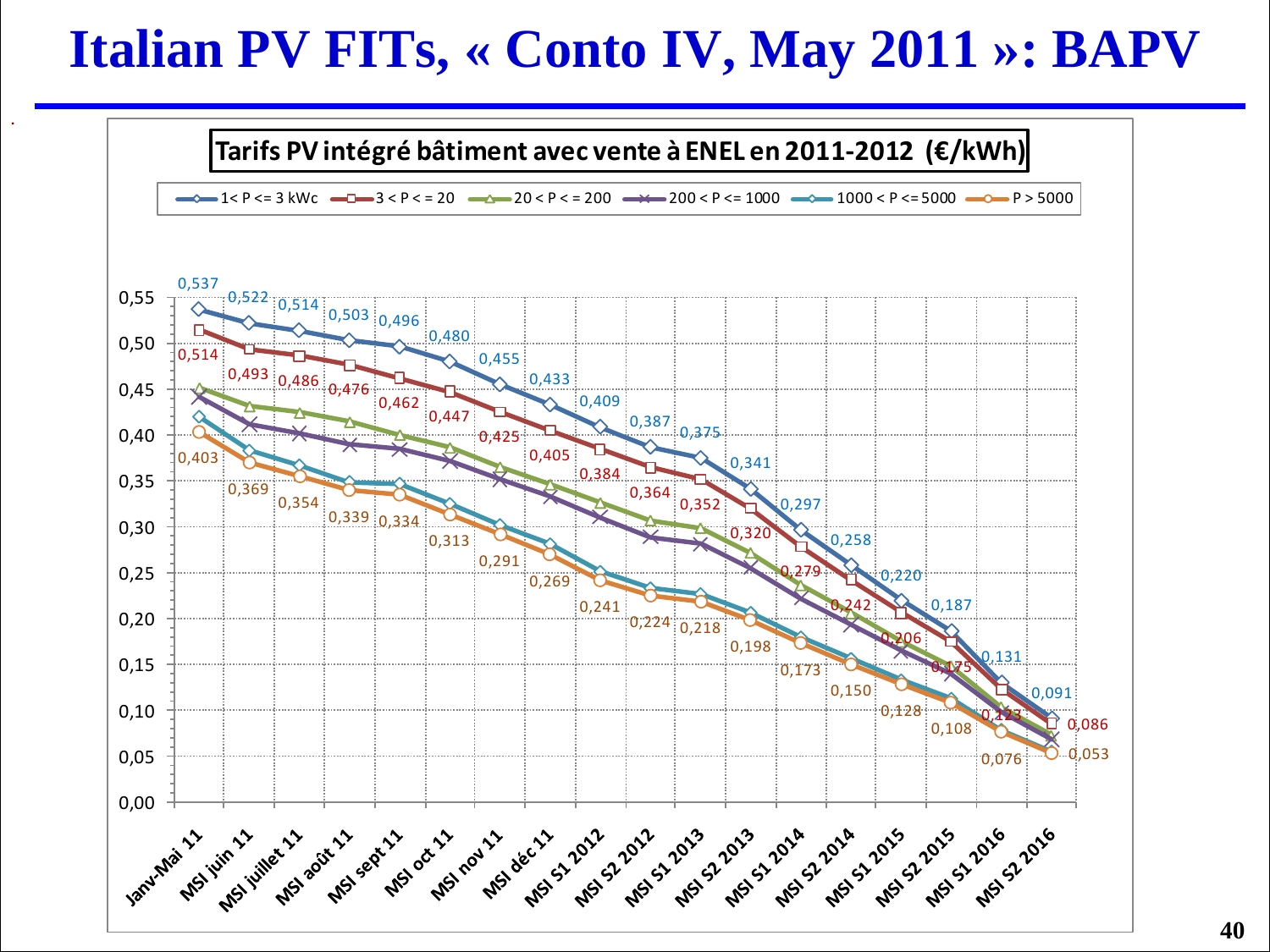## **French PV tariffs: decrease from 2009 to 2011**

![](_page_40_Figure_1.jpeg)